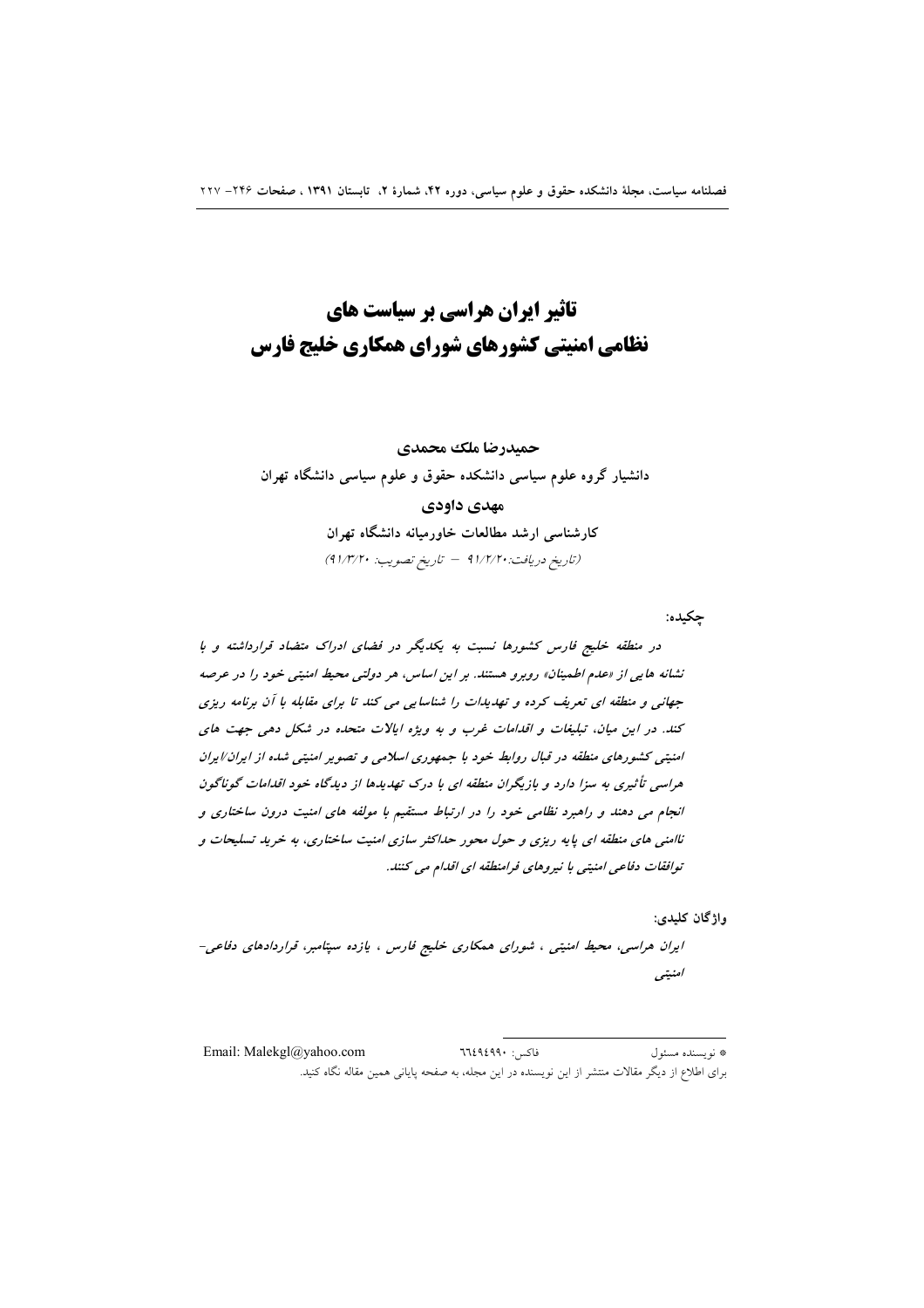#### مقدمه

منطقه خلیج فارس، یکی از مناطقی است که از مشکلات امنیتی رنج می برد و سازه ای امنیتی در آن وجود ندارد که در برگیرنده تمام کشورهای منطقه باشد. بر این اساس، هر دولتی محیط امنیتی خود را در عرصه جهانی و منطقه ای تعریف کرده و تهدیدات را شناسایی می کند تا برای مقابله با آن برنامه ریزی کند. نگرش های متفاوت کشورهای منطقه از امنیت خلیج فارس، بسترهای ناامنی را در منطقه گسترش داده است و به دلیل وجود بستر ناامنی احتمالی، کشورها به سمت دفاع شخصی با هزینه های بالا کشیده می شوند.

دراین میان، جمهوری اسلامی ایران به عنوان یکی از بازیگران اصلی منطقه خلیج فارس، دارای نقش و تأثیر محوری در ملاحظات امنیتی منطقه است. موقعیت ژئواستراتژیک و ژئواکونومیک آن و نیز گسترش حوزه ی نفوذی درمنطقه خاورمیانه، نگرانی های عمده را از اًینده نقش ایران در منطقه بوجود اَورده است. باید توجه کرد که ایران به طور تاریخی به لحاظ قدرت از همسایگان خود، بویژه همسایگان جنوبی برتر است. از اینرو، آنان همواره نگران قدرت ایران بودهاند و هرگاه در موقعیت و قدرت ایران تغییرات آشکار رخ داده است؛ این نگرانی به هراس تبدیل شده است (شریعتی نیا، ۱۳۸۹: ۱۹۴). این امر درکنار تبلیغات گسترده و اقدامات سیاسی - دیپلماتیک غرب بطورخودکار نگرانی و هراس را در بین کشورها برمیانگیزد. بنابراین در حالیکه کشورهای منطقه در نگرانی های امنیتی مشترک سهیم هستند؛ هر کشوری نگرانی و توجه خاص خود را به مسئله امنیت در این منطقه دارد.

جنجال بی سابقه غرب و امریکا در خصوص فعالیتهای صلح آمیز هسته ای ایران، طرح اتهامات بزرگ درباره دخالت ایران در برخی کشورها و... نشان از تلاش غرب جهت ایجاد ایران هراسی و شیعه هراسی در ذهنیت برخی سران عرب است. ازاینرو، این پژوهش درصدد بررسی تصویر امنیتی شده از ایران بوسیله غرب و امریکا در دوره پس از انقلاب و بویژه دهه اخیر و تأثیر این نگاه در جهت دهی سیاست های نظامی امنیتی کشورهای عضو شورای همکاری خلیج فارس می باشد. فرض اساسی مقاله این است که ارتباطی نزدیک بین ایران هراسی و سیاست های نظامی امنیتی کشورهای عرب حاشیه خلیج فارس وجود دارد و در هر مقطعی از تحولات منطقه که شدت اقدامات ضد ایرانی بوسیله غرب افزایش یافته میزان خرید نظامی تسلیحاتی این کشورها افزایش بی سابقه یافته و ماهیت امنیتی به خود گرفته است.

#### ایران هراسی

ایران هراسی، برنامه راهبردی ایالات متحده و همپیمانان آن است تا ایران، تهدیدی بزرگ در منطقه و همچنین تهدیدی برای صلح و امنیت جهانی تلقی شود و با سیاست ایجاد هراس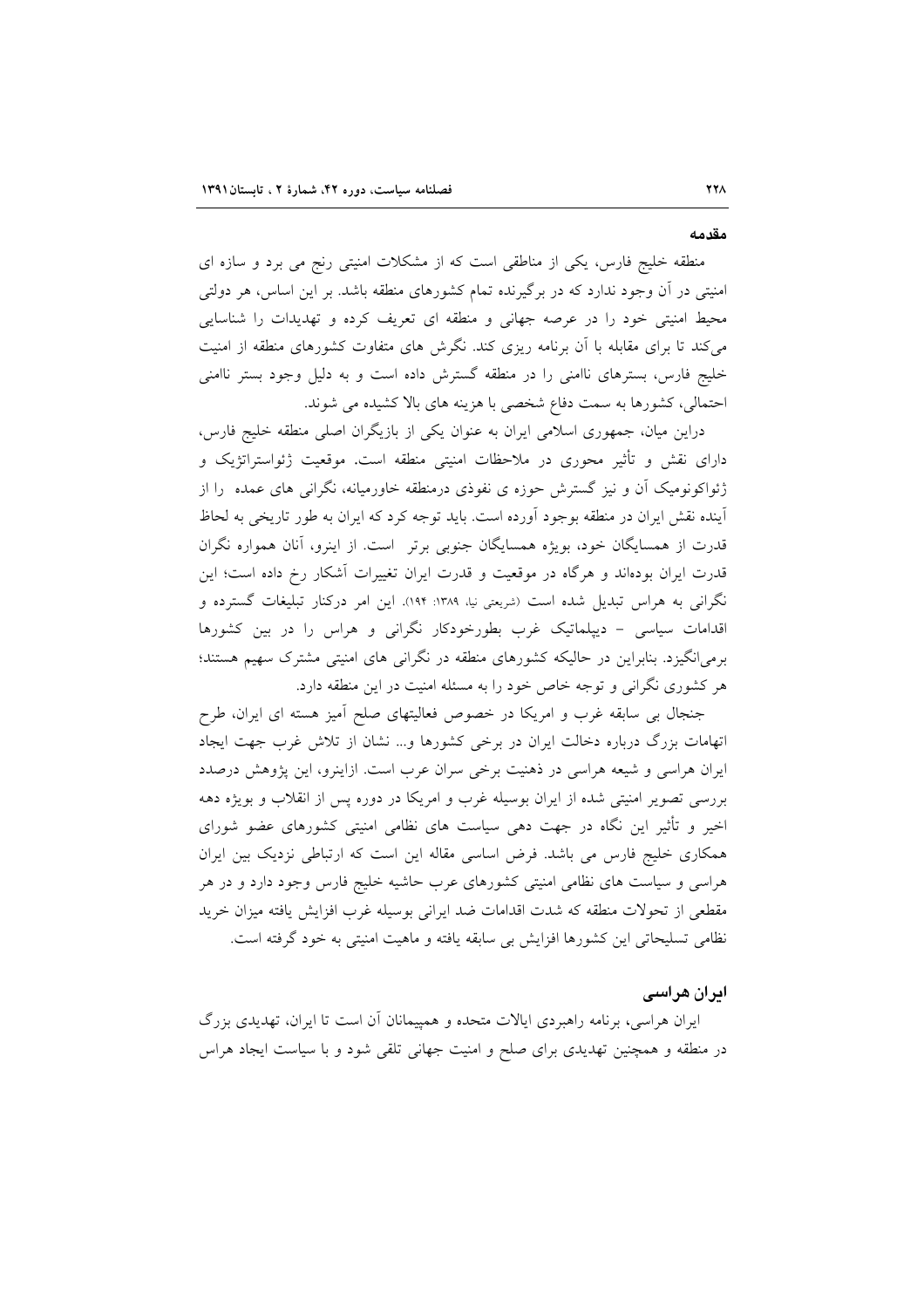و تغییر رفتار بازیگران نظام بینالملل در قبال ایران به دنبال تضعیف و تخریب و به حاشیه راندن جمهوری اسلامی است. یکی از شیوه های ایالات متحده در تحقق پروژه ایران هراسی ایجاد عملیات روانی از طریق تبلیغات منفی، هیاهو و جنجال های رسانه ای علیه جمهوری اسلامی ایران است. بر همین اساس از مهمترین اقدامات تبلیغی و روانی ایالات متحده در انجام پروژه ایران هراسی می توان به ایران محور شرارت، حامی تروریسم، تهدید هسته ای و... اشاره کرد. طرح ایران هراسی بوسیله تبلیغات سنگین رسانهای و ایجاد عملیات روانی علاوه بر حوزه کشورهای غربی در حوزه کشورهای عربی و کشورهای منطقه نیز گسترش یافته و با تحرکات سیاسی بسیار در رسانه ها و شبکه های عربی نیز در حال شکل گیری و راهبری است.

با نگاهی به تاریخ روابط خارجی ایران با کشورهای غربی و ایالات متحده ملاحظه می شود که ایران به دلیل موقعیت ژئوپلتیک، داشتن ذخایر غنی و نیز دارا بودن نقش حیاتی در امنیت منطقه، جایگاهی ویژه در سیاست خارجی این کشورها تا پیروزی انقلاب اسلامی در ١٩٧٩ داشته است. در چنین شرایطی، وقوع انقلاب اسلامی بر خلاف انتظار وپیش بینی این قدرت ها و نیز جهتگیری سیاست خارجی حاکمیت جدید مبنی بر نفی گرایش به غرب و شرق و به دنبال آن وقوع حادثه اشغال سفارت آمريكا وگروگانگيري ديپلماتهاي آمريكايي، جهتگیری انقلابی و بویژه ضد آمریکایی و غربی را در سیاست خارجی جمهوری اسلامی ایران حاکم می سازد. با وقوع چنین تحولاتی و نیز اقدامات منطقه ای ایران در راستای صدور انقلاب اسلامی به کشورهای منطقه و به تبع اَن تهدید منافع حیاتی غرب ، شکل بندی امنیت منطقه ای با تغییراتی همراه شد. در این دوره، ایران به عنوان محور اصلی مقاومت دربرابر شکل بندی های «امنیت منطقه ای آمریکامحور» محسوب می شد (متفی،۱۳۸۷: ۲۱۱-۲۱۰). با توجه به این که ایران در دوره قبل ازانقلاب و کشورهای عربی حاشیهٔ جنوبی خلیج فارس، در شمار متحدان امريكا قرار داشتند؛ وقوع انقلاب اسلامي در ايران موجب شد يك قدرت عمدهٔ منطقه ای از سلطه امریکا خارج و از نفوذ امریکا در خلیج فارس کاسته شود و تعامل بازیگران منطقه ای و قدرت های فرامنطقه ای در این منطقه در دهه ۱۹۸۰ پیچیده ترشود. در واقع، وقوع انقلاب اسلامی در ایران ، باعث ظهور بازیگر منطقه ای چالش گر در برابر هژمونی و تسلط امریکا در منطقه شد (Ramazani, 1992: 394) .

بنابر این در دهه اول انقلاب شاهد موج اول اقدامات علیه ایران هستیم. حمله نظامی ناموفق ایالات متحده به ایران (واقعه طبس) در اردیبهشت ۱۳۵۹ جهت آزاد سازی گروگانها، طراحی و سازماندهی کودتای نوژه در تیر ۱۳۵۹ و نیز تحریک و حمایت از دولت بعثی عراق در حمله به ایران را شاهد بودیم. امریکا با به کار گیری خط مشی مهار/ Containment)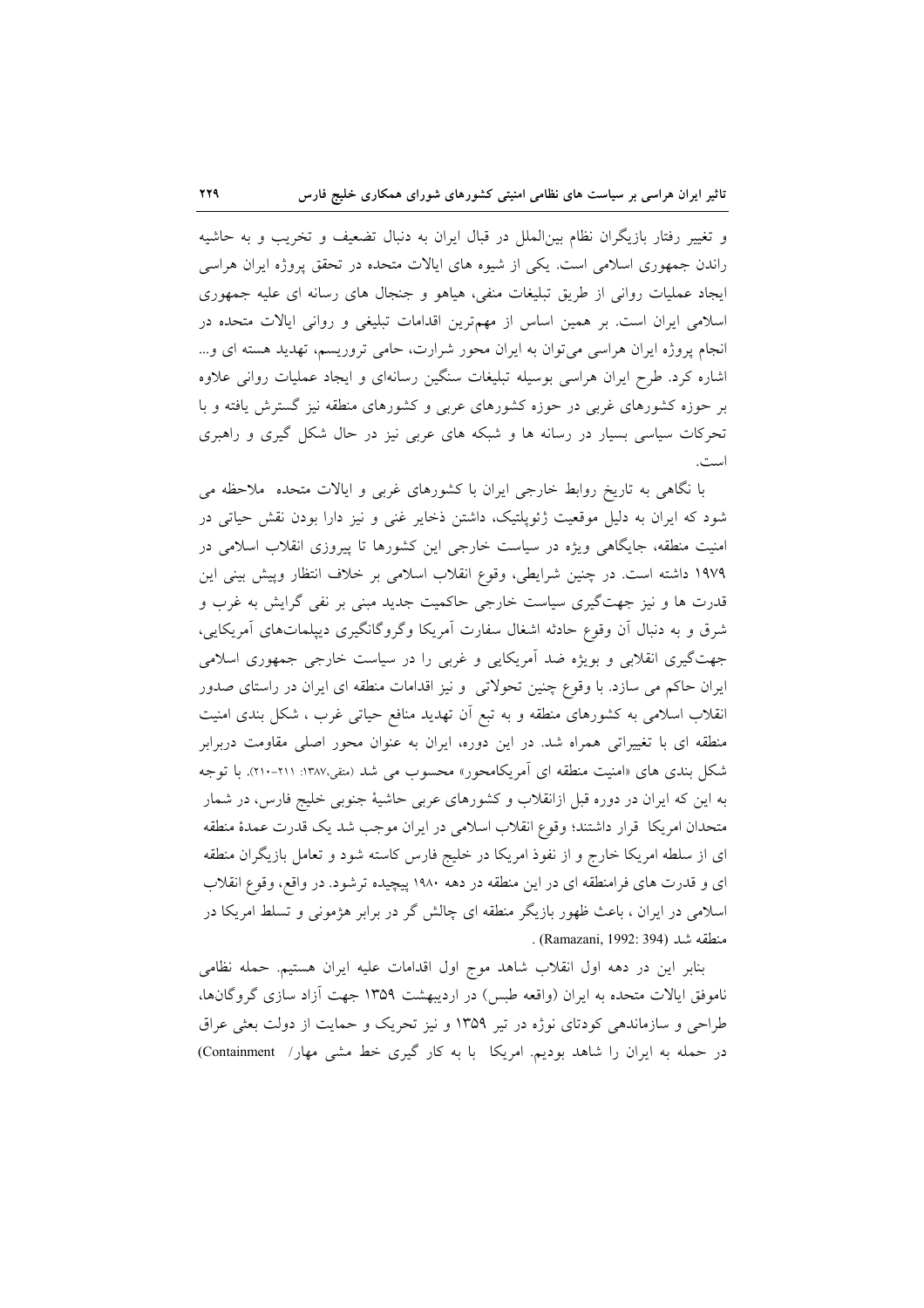(Policy عليه ايران؛ حمايت از تحركات تجزيه طلبانه در كردستان، تركمن صحرا، آذربايجان، خوزستان و سیستان و بلوچستان را در پیش گرفت. متعاقب آن اقدامات دیگری نظیر حمله به چند فروند از ناوگان نیروی دریایی ایران در خلیج فارس و منهدم کردن نیمی از توان دریایی ایران در اوج جنگ تحمیلی در ۱۳۶۶ و نیز دخالت مستقیم در جنگ و حمایت از عراق برای باز پس گیری جزیره فاو در فروردین ۱۳۶۷ را شاهد بودیم. دراین ارتباط، بسیاری اعتقاد دارند که حمله نظامی عراق علیه جمهوری اسلامی ایران را می توان نمادی از جنگ نیابتی دانست. جنگی که از سوی عراق و بر اساس منافع آمریکا شکل گرفت (متقی ، ۱۳۸۷: ۲۲۴). بنابراین موج اول اقدامات مقابله ای با جمهوری اسلامی که مبتنی بر جنبه نظامی بود؛ با پایان جنگ و روی کار آمدن دولت آقای هاشمی از یک سو و نیز فروپاشی شوروی و روی کار آمدن دموکراتها در آمریکا فروکش کرد و بیشتر اقدامات اتخاذی علیه ایران از این مقطع به در موج دوم، دارای ابعاد سياسي و اقتصادي بود.

درواقع، آغاز برنامه های بازسازی توانایی نظام جمهوری اسلامی ایران درسال های پس از جنگ با عراق ، به سه دلیل عمده مورد انتقاد قرار گرفت و بسیار بزرگ تر ازآنچه بود؛ جلوه داده می شد: الف) توجیه حضور مستقیم قدرت های نظامی بزرگ درمنطقه ، به ویژه درآبهای خلیج فارس ؛ ب) ایجاد حس ناامنی در کشورهای حاشیه جنوبی خلیج فارس به منظور ترغیب آنها به خرید جنگ افزارهای پرهزینه برای مقابله با تهدید فرضی «ایران درحال مجهز شدن به سلاح های کشتار جمعی و موشکهای بالستیک با برد میانه»؛ ج) منحرف کردن توجه روز افزون مطبوعات و محافل سیاسی عرب از انحصار اتمی اسرائیل تا با اعتراض کشورهای خاورمیانه به برنامه های نظامی اتمی اسرائیل ونیذیرفتن معاهده منع گسترش تسلیحات اتمی از سوی تل اَویو مقاله کنند(لطفیان ، ۱۳۹۰: ۱۹۵). از این رو در دهه دوم انقلاب ،ایالات متحده با کمک متحدان غربی خود اقداماتی را علیه ایران اتخاذ و اجرایی کرد که بیشتر دارای ابعاد اقتصادي وسياسي بود.

اما موج اقدامات و تحریم های اقتصادی و سیاسی و نیز تبلیغات دیپلماتیک و رسانه ای علیه جمهوری اسلامی ایران با حوادث ١١سپتامبر جهشی بی سابقه یافت وسومین موج ایران هراسی به منصهٔ ظهور رسید. در واقع، ایالات متحده پس از حادثهٔ ۱۱ سپتامبر با معرفی ایران به عنوان محور و کانون شرارت، عملاً موج سوم ایران هراسی را در ابعاد سیاسی، اقتصادی، تحریم ها ، دیپلماتیک و رسانه ای آغاز کرد و عملیات روانی گسترده را علیه ایران شکل داد. هرچند پیشینه استفاده غرب و بویژه آمریکایی ها از عملیات روانی در مفهوم گسترده آن به جنگ ویتنام (۱۹۷۳–۱۹۶۵) باز می گردد؛ پس از وقوع حادثه یازده سپتامبر، اعتقاد و باور آنان به استفاده تقریبا نامحدود از عملیات روانی بیش از پیش راسخ شد(رضائیان، ۱۳۸۷: ۸۹. از این رو،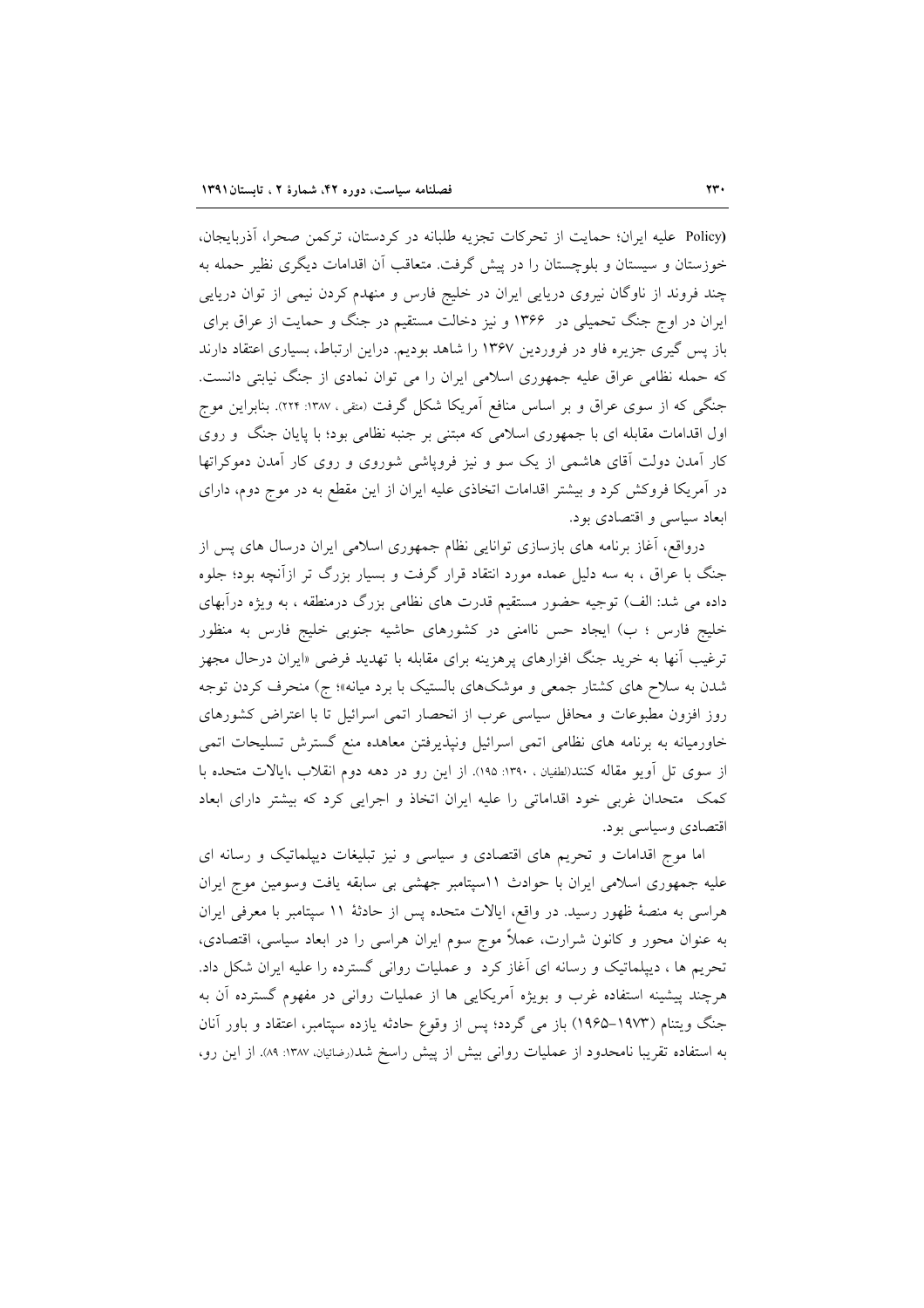برخی از نومحافظه کاران به دولت آمریکا توصیه کردند برای مبارزه با تهدید ایران به ایجاد بدبینی ،گسیختگی و… با استفاده از «جنگ روانی» و «عملیات نفوذ استراتژیک» مبادرت کند (لطفيان، ١٣٩٠: ١٨٣).

## ایران و کشورهای شورای همکاری خلیج فارس

ایران و کشورهای حاشیه جنوبی خلیج فارس به ویژه اعضای شورای همکاری خلیج فارس، هر یک واحدهای سیاسی جداگانه به شمار میآیند که دارای اهداف و منافع خاص خود هستند. این واقعیت که ایران از نظر جمعیت و منابع بزرگ ترین کشور منطقه است و بیش از نیمی از خلیج فارس به اّن تعلق دارد و اکثر نقاط حساس و راهبردی منطقه تحت کنترل ایران هستند؛ باعث شده كه اين كشور سهمى عمده در امنيت منطقه پيدا كند. بنابراين، روابط جمهوری اسلامی ایران با کشورهای شورای همکاری خلیج فارس را بر اساس سطح روابط، اختلافات و بحرانهای منطقه ای، تاثیر قدرت های فرامنطقه ای و…می توان به سه دوره تقسیم ک د:

دوره اول: تشکیل شورا تا پایان جنگ تحمیلی وحمله عراق به کویت

در این مقطع، ایالات متحده با هدف مقابله گرایی با جمهوری اسلامی ایران و با ارائه الگوهای موازنه سازی منطقه ای، در صدد کنترل ایران از طریق قدرت تهاجمی عراق بر آمد. باید توجه داشت که وقوع انقلاب اسلامی ایران و نظام منبعث از آن ، بازیگران فرامنطقهای و متحدین منطقهای أنها را به چالش کشانده؛ درصدد برهم زدن وضع موجود برأمده؛ منافع غرب را تهدید کرده و مشروعیت دولت های عرب منطقه را زیر سؤال برده است. شورای همکاری خليج فارس اعلام بي طرفي كرد؛ ولي حمايت هايي با هدف افزايش قدرت راهبردي عراق را در دستور کار اعضای خود قرار داد. در واقع، تثبیت رویکرد موازنه و حفظ امنیت کشورهای عضو شورا در بستر رقابت های دو قدرت اصلی منطقه ای یعنی عراق و ایران قرار می گرفت و حمایت های شورا و غرب از عراق صرفا تا حدی بود که کشور عراق نیز قادر به ایفای نقش مسلط منطقه ای نباشد.

بطور کلی، سیاست خارجی شورا درقبال ایران، نشاندهندهی آن است که این شورا همواره مواضعی غیردوستانه در مقابل ایران داشته؛ بهگونهای که در طول جنگ همواره از عراق حمایت کرده است و بنادر کویت و جزایر راهبردی «بوبیان» عملا در اختیار عراق قرار گرفت و عربستان و کویت بخشی از هزینههای تسلیحاتی عراق را تامین می کردند (موسی زاده، ۱۳۷۹:  $(rrf)$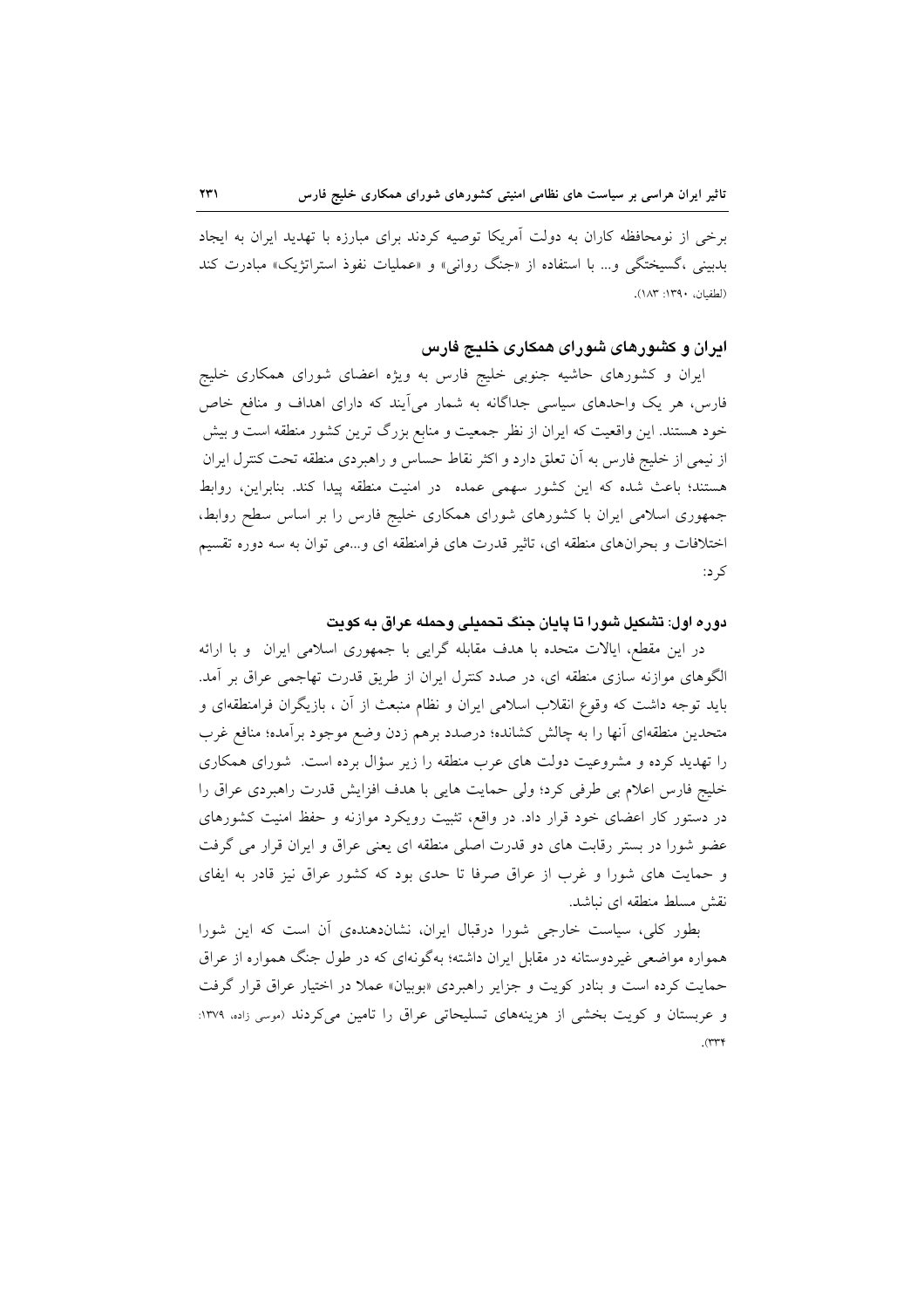#### دوره دوم: اشغال كويت تا سقوط صدام حسين

اشغال کویت در اوت ۱۹۹۰، بستر را برای دگرگونی فضای منطقه ای در خلیج فارس فراهم أورد. در چنین شرایطی و همگام با سیاست ایالات متحده مبنی بر ایجاد نظم نوین جهانی، کشورهای شورا از حضور مستقیم نیروهای نظامی غربی و به ویژه ایالات متحده در منطقه خلیج فارس استقبال کرده و آمادگی خود را برای مشارکت امنیتی با آمریکا وتامین شرایط مناسب برای تداوم حضور نظامی آمریکا به عنوان بخشی از سیستم مهار دو جانبه اعلام کہ دند.

در نتیجه، تغییر برجسته سمت گیری سیاست خارجی ایران طی سال های ۱۳۷۰-۱۹۹۱/۱۳۶۷–۱۹۸۸) از رویارویی و جنگ مسلکی به آنچه می توان «صلح مصلحت جویانه » خواند؛ مناسبات ایران و اعراب به سوی بهبود رفت وسطح روابط این مقطع به دلیل پذیرش قطعنامه و پایان جنگ و نیز تغییر در ماهیت سیاست خارجی ایران و روی کار آمدن آقای هاشمی رفسنجانی و تمایلات برای برقراری همکاری ایجاد شد؛ ولی با وجود افزایش تمایل ایران و اعضای شورا به سوی صلح وثبات وامنیت منطقه ای ،برخی موانع نظیر ذهنیتهای تاریخی، زمان اندک برای اعتماد سازی وقدرت های فرا منطقه ای مانع از گسترش بیشتر همکاری ها و به ویژه انعقاد موافقت نامه های دفاعی وامنیتی میان طرفین بود و وعده های همکاری درجهت ثبات وامنیت منطقه ای در حد شعار و بین شفاهی باقی ماند (عباسی اشلقی ، ۱۳۸۵: ۹۳). بنابراین، موضوع افزایش قدرت نظامی ایران به اضافه طرح مجدد مساله جزایر سه گانه ایرانی در خلیج فارس از عوامل تنش آمیز در مناسبات منطقه ای بین ایران و اعراب در دهه ۱۹۹۰ در آمد. این مسائل هنگامی مطرح شدند که صحبت از ورود ایران به ترتیبات امنیتی منطقه ای از جانب بعضی از کشورهای عرب خلیج فارس به عمل می أمد :Chubin, 1994)  $137$ 

### دوره سوم : بعد حادثه یازده سپتامبرتاکنون

حادثه یازده سپتامبر باعث تغییر در ترتیبات امنیتی خلیج فارس شد. متعاقب این حادثه و حمله ايالات متحده به عراق و سقوط صدام حسين، باعث شد نظم گذشته در منطقه فروریخته و هریک از بازیگران منطقه ای و فرامنطقه ای در صدد برقراری نظم مورد نظر خود برآيند. بنابراين در اين مقطع شاهد افزايش نسبى قدرت ايران در منطقه بوديم. ازاين رو، برخی از رهبران شورای همکاری خلیج فارس به ویژه عربستان سعودی وامارات متحده عربی از این مسئله نگران هستند و از هر نوع اقدامی استقبال می کنند که به کاهش قدرت جمهوری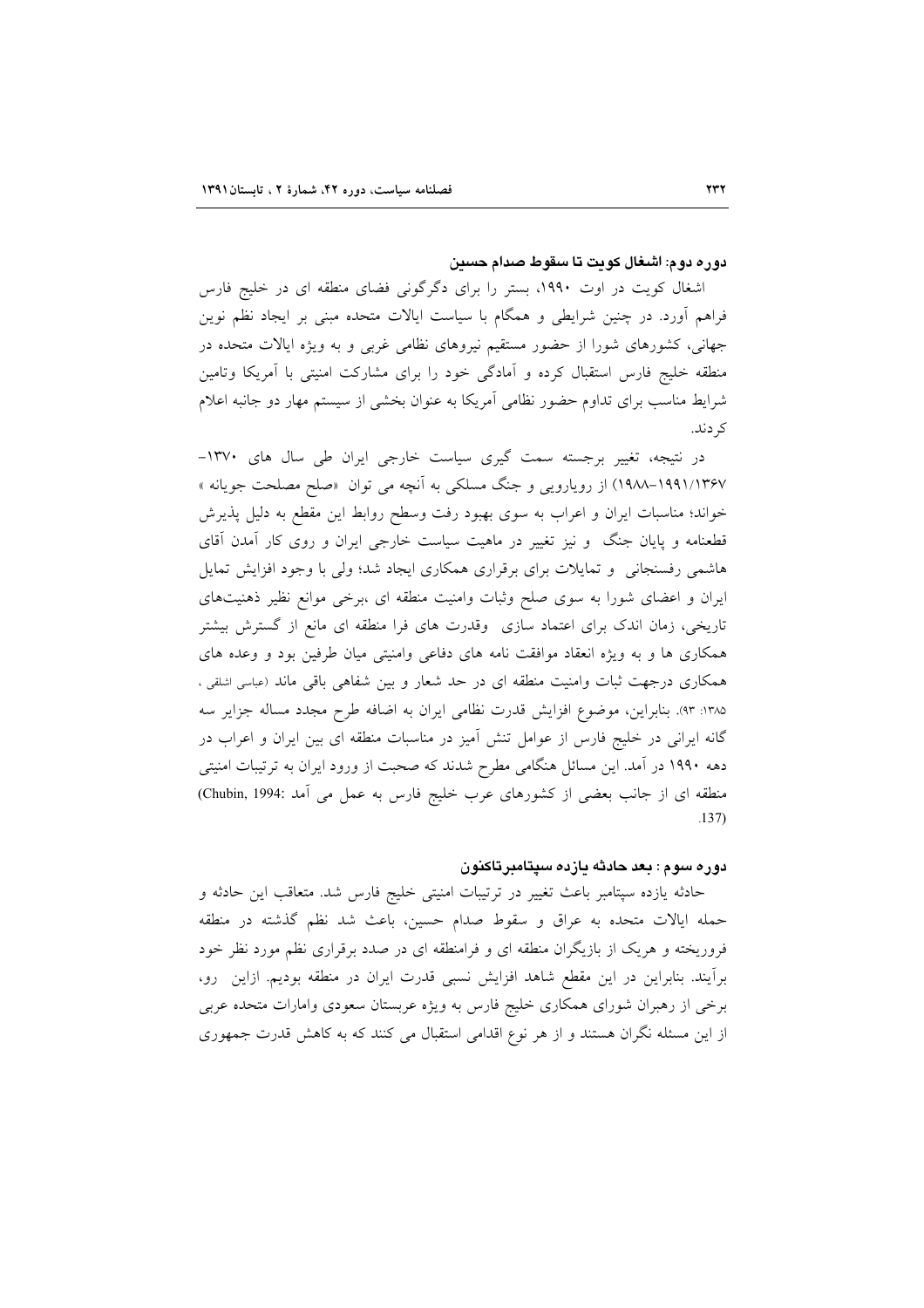اسلامی منجر شود(www.irdiplomacy.ir). بنابراین، نگرانی از بیشتر شدن نقش منطقه ای ایران در نزد نخبگان جهان عرب از چند جهت قابل بررسی می باشد:

#### ۱– نگرانی از شکل گیری هلال شیعی

از دیدگاه نخبگان سنی جهان عرب، ابزار اصلی ایران در افزایش نقش منطقه ای خود ، گروههای شیعی طرفدار در منطقه، به خصوص در عراق و لبنان هستند(Nawar, 2007) . شیعیان حاشیه خلیج فارس در یک خط ساحلی که تقریباً تمامی سواحل خلیج فارس را در بردارد؛ ساکن بوده و با توجه به نفت خیز بودن این سرزمین ها، به طور کلی می توان گفت به لحاظ جغرافیایی، مهم ترین بخش های خلیج فارس در انحصار شیعیان است. در همین راستا ملک عبدالله پادشاه اردن در دسامبر ۲۰۰۴ ، شکل گیری هلال شیعی را خطری دانست که خاورمیانه را تهدید می کند. وزیر خارجه اردن نیز سخنان عبدالله دوم پادشاه این کشور را در خصوص تشکیل «هلال شیعی» از سوی ایران، تا عراق وسوریه و لبنان تکرار کرد (قاسمی ، ۱۳۸۹: w). در واقع، تحولات عراق و روی کار آمدن نخستین حکومت شیعی در کشوری عربی ًو نیز اَغاز بهار عربی در خاورمیانه و به ویژه در بحرین ، این نگرانی را برای سران عرب ایجاد کرده است که شیعیان منطقه خواهان نقش بیشتر در ساختار سیاسی و اقتصادی کشور خود هستند و پیامد این امر به فشار بر ساختار سیاسی و محدودیت قدرت آنها منجر می شود. از طرفی، همزمان ایالات متحده برنامه ریزی می کند حداکثر منافع جهانی خود را از قبل فضای ایجاد شده تضمین کرده و با استفاده از ابزارهای دیپلماسی عمومی به گسترش واگرایی فرقه ای میان شیعه و سنی در منطقه دامن زند تا ضریب احتمال شکل گیری پیمانهای دفاعی درون سیستمی و تحقق «امنیت بومی و پایدار» که شرط اولیه آن وجود اعتماد متقابل است را کاهش داده و جمهوری اسلامی ایران را در معادلات منطقه ای منزوی کند (دلاوریوراقدم، 1388: 6).

#### ۲- نگرانی از قدرت مامی منطقه ای امران

روند تحولات منطقه ای بیانگر این واقعیت است که ایران درصدد است به قدرت برتر منطقه ای تبدیل شده و ضمن مخالفت با حضور نیروهای فرامنطقه ای در صدد ایفای نقش برآید. دراین راستا، فعالیتهای ایران محور عمده نگرانی کشورهای عربی و غربی را فراهم کرده است. این عوامل شامل مساله هسته ای ایران، افزایش توانمندی های نظامی و موشکی و نیز مداخله ایران در امور داخلی کشورهای منطقه می شود. دلایل عمده در خصوص مخالفت دولت های منطقه خلیج فارس با برنامه هسته ای ایران را می توان چنین بر شمرد: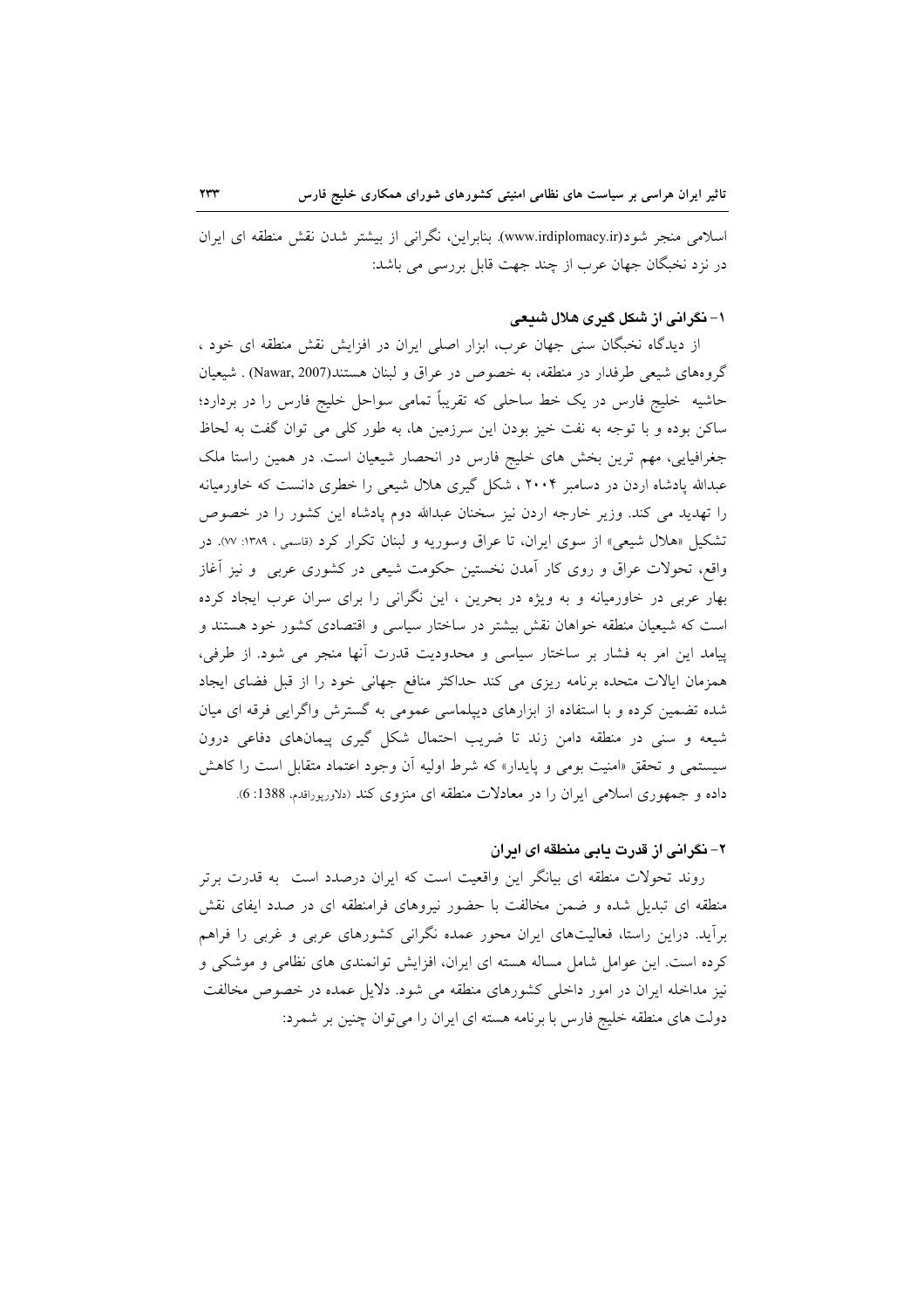– ترس از قدرتمند شدن ايران و به زعم خود، تغيير موازنه قوا در منطقه. آنها به صراحت می گویند که ایران هسته ای برای منطقه خطرناک است و منطقه را به رقابت های هسته ای می کشاند.

– دلیل دیگر نگرانی از آسیب های زیست محیطی اسشت.آنها مدعی هستند نیروگاه اتمی بوشهر در صورت بروز هر حادثه غیر منتظره سبب بروز تشعشعات هسته ای خطرناک خواهد شد و این امر بر محیط زیست، آب دریا و هوای منطقه اثراتی جبران ناپذیر خواهد گذاشت و آسیب های آن به طور مستقیم شامل کشورهای عرب حوزه خلیج فارس خواهد شد .(www.archive.gulfnews.com)

موضوع دیگر، اختلاف بر سر دخالت ایران در امور داخلی کشورهای منطقه ًاز جمله عراق است. سرنگونی رژیم صدام باعث شده است، نظم گذشته در عراق فرو ریخته وهر یک از بازیگران منطقه ای و فرامنطقه ای در صدد برقراری نظم مورد نظر خود در این کشور بوده اند. صرف نظر از ایالات متحده ، در بین کشورهای منطقه رقابت جدی میان عربستان و ایران جهت شکل دهی مناسب به روند اوضاع عراق بوده است. روی کار آمدن دولت شیعی در عراق موجب ناخرسندي عربستان شده است(نادري نسب، ١٣٨٩: ٣٢٥). بنابراين، با بروز تحولات جدید سیاسی در عراق و منطقه بی تردید جایگاه و اهمیت منطقهای جمهوری اسلامی ایران افزایش پیدا کرده است. براین اساس، حمایت از دولت مرکزی عراق و کمک به آن برای کنترل ناامنی و بی ثباتی و مدیریت تنشهای قومی و مذهبی، حمایت از وحدت و حفظ یکپارچگی و تمامیت ارضی عراق و مدیریت متعادل گرایشها و اختیارات واحدهای فدرال موجود براساس قانون اساسی عراق و نیز واحدهایی که احتمالاً در آینده شکل خواهند گرفت، در کانون سیاست خارجی ایران در قبال عراق پس از صدام قرار دارد (واعظی ، ۱۳۸۶).

مساله دخالت ایران در امر داخلی کشورها از دید کشورهای شورای همکاری خلیج فارس در ماه های اخیر و با توجه به روند تحولات و وقوع انقلابات در کشورهای عربی خاورمیانه (به خصوص بحرین) تشدید شده است. این در حالی است که انقلاب بحرین در بستر شرایط جدید خاورمیانه که از آن با عنوان بهار اعراب یاد میشود به وقوع پیوسته است. از نظر اعضای شورای همکاری خلیج فارس و به خصوص عربستان، هرگونه قدرت گیری شیعیان در بحرین به افزایش نفوذ ایران میانجامد و خطر را به دروازههای این کشور می رساند. مساله دیگر که بر ایجاد فضای ناامنی بین ایران واعراب در این دوره تاثیر می گذارد، مساله "صلح خاورمیانه" است. این موضوع از اهمیت بسیار زیاد در میان کشورهای خلیج فارس، هم ایران و هم شیخ نشین های عرب، برخوردار است. موضع ایران همواره حمایت کامل از مردم فلسطین و نفی رژیم اسرائیل بوده است. ولی عربستان و شورای همکاری خلیج فارس بعد از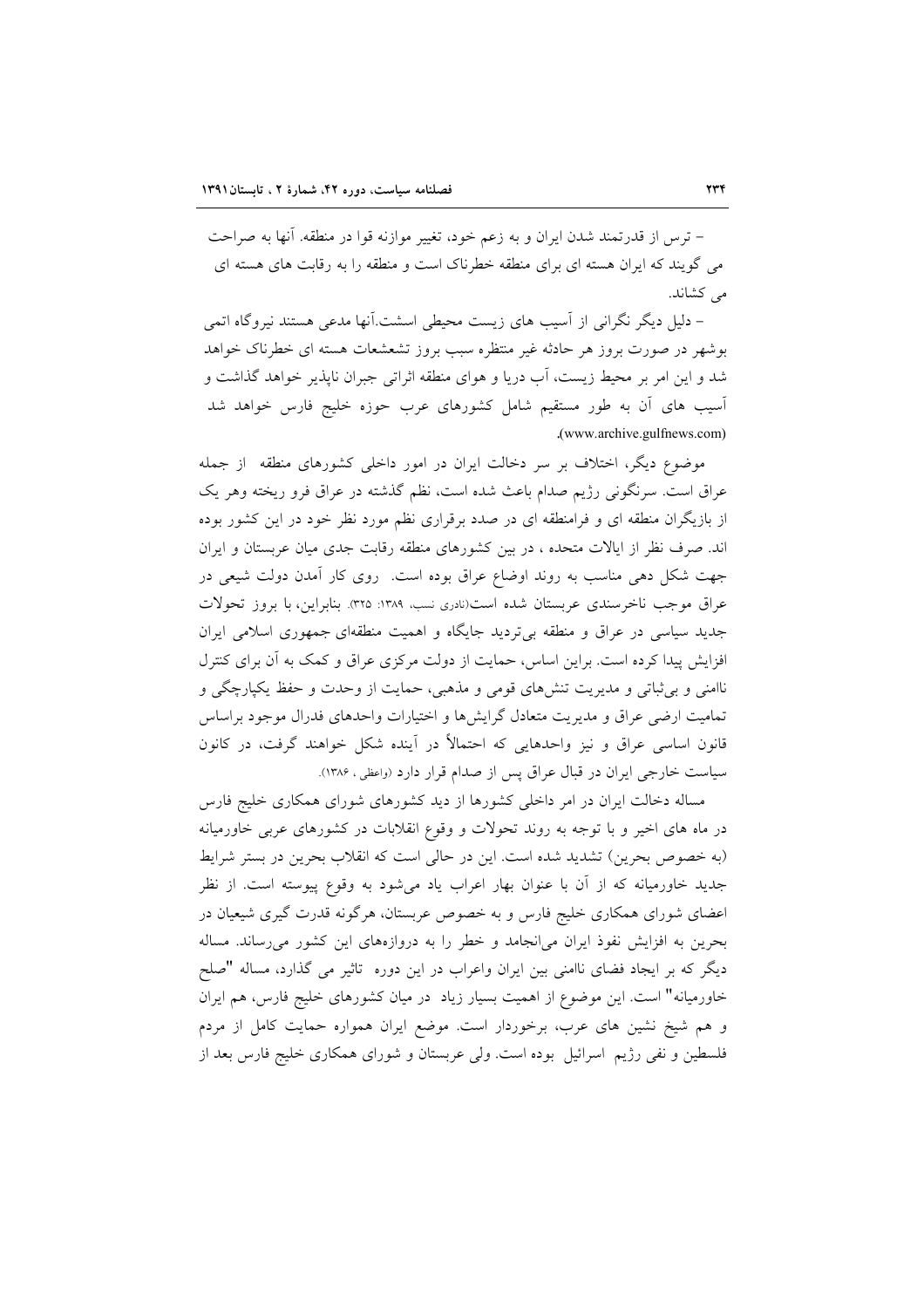جنگ دوم خلیج فارس آمادگی خود را جهت برقراری روابط با اسرائیل اعلام کردند. با انتخابات ۲۰۰۶ اعضای شورای قانونگذاری فلسطین و پیروزی حماس در آن ؛ با توجه به اینکه مواضع حماس و جمهوری اسلامی ایران در به رسمیت نشناختن رژیم صهیونیستی یکسان است؛ بستر های همکاری جنبش حماس و ایران فراهم شد. در مقابل، نگرانیهای عربستان از افزایش نقش ایران در بحران خاورمیانه تشدید یافت (نادری نسب ،۱۳۸۹: ۲۹–۳۲۸). از سوی دیگر، وقوع جنگ ۳۳ روزه و پیروزی حزب الله در آن ، ریاض را که از افزایش نفوذ شیعیان نگران بود؛ بیمناک تر کرد؛ زیرا این امر موجب افزایش نقش منطقه ای ایران می شد. امریکا نیز از مواضع ایران در این مساله استفاده کرده و سعی دارد ایران را در کشورهای عربی جایگزین اسرائیل کند. یعنی نگرانی از اسرائیل که یک اصل دائمی بود حالا به طرف نگرانی از ایران سوق داده شود. از این رو، این کشورها در مقاطع مختلف زمانی و همگام با ایالات متحده و سایر کشورهای غربی بر ضرورت افزایش فشارهای سیاسی - امنیتی بر جمهوری اسلامی ایران و در صورت مقاومت ایران بر ارتقای فناوری هسته ای خود، دیپلماسی زور، اجبار و تهدید به کارگیری نیروی نظامی ائتلاف غرب علیه ایران تأکید داشته اند (دهقانی فیروزآبادی، ۱۳۸۶:  $\mathcal{S}(\mathcal{F})$ 

بنابر این با بررسی روابط ایران و کشورهای شورای همکاری خلیج فارس به این نکته مهم توجه می شود که این روابط متاثر ازچند عامل بوده است:

– ذهنیت تاریخی و دیدگاه ادراکی بدبینانه که در طول تاریخ در روابط میان ایران و اعراب وجود داشته است؛

شک و عدم اطمینان حاصل از انقلاب اسلامی و مسئله صدور انقلاب وأنچه از آن  $\overline{a}$ به عنوان عامل تغییر و تهدید کننده نظم یاد شده است (عباسی اشلقی، ۱۳۸۵: ۱۰۷).

ویژگی ژئوپلتیک و ژئواکونومیک خلیج فارس که به امنیت قدرت های بزرگ پیوند خورده است. بنابراین، نقش ایالات متحده و قدرت های غربی را به ویژه با نبود نیروی موازنه گر منطقه ای در مقابل ایران بعد تغییر رژیم در عراق ، می توان به عنوان عامل و متغیر اصلی دانست.

متغیرهای موثر در سیاست های دفاعی – امنیتی در خلیج فارس

قدرت ملي هر واحد سياسي متشكل از شش عنصر خرد رهبري ، فن آوري ، ايدئولوژي، جمعیت ، سرزمین و موقعیت ژئوپلتیک است. بدیهی است عملا هیچ یک از کشورهای منطقه خلیج فارس در همه این موارد خودکفا نیستند و به شدت نابرابر هستند. ضعف ذاتی نیروی زمینی عربستان، تنگناهای ژئوپلتیک عراق، ضعف سازماندهی و فقدان عمق استراتژیک در بقیه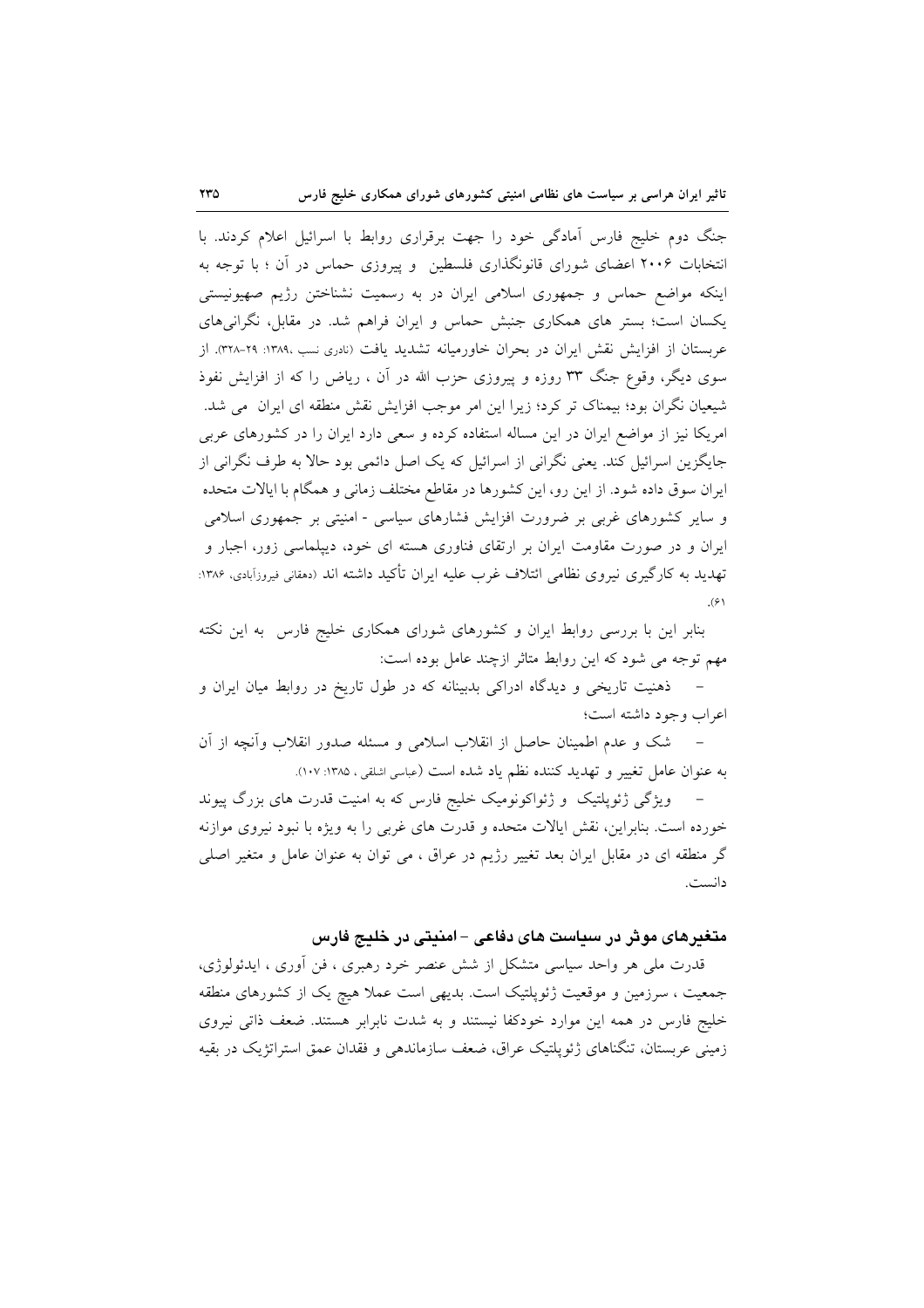کشورهای جنوبی خلیج فارس و در مقابل قابلیتهای ایران در بیشتر این موارد موجب شده است تا اعضای منطقه ، به یک اندازه احساس تهدید نکنند و با بی اعتمادی به یکدیگر تمایل به همگرایی بین آنها کم شود. بنابراین، درک صحیح از محیط امنیتی، بیشترین تاثیر را بر سیاست امنیتی هر دولت می گذارد (کلهر، ۱۳۸۱: ۴۷).

| $\check{}$          |                           |                                                |                                                           |              |  |  |
|---------------------|---------------------------|------------------------------------------------|-----------------------------------------------------------|--------------|--|--|
| هزينه هاي           | تعداد نيروى               | جمعيت                                          |                                                           |              |  |  |
| نظامي(ميليون دلار)  | نظامى                     |                                                | مساحت(کیلومتر<br>مربع)                                    |              |  |  |
|                     |                           |                                                |                                                           |              |  |  |
| <b>9917</b>         | 050                       | $VT\Lambda$ ۶                                  | $154$                                                     | ایر ان       |  |  |
| <b>٣٩٧۶۶</b>        | Y1Y0                      | Y0900                                          | 199.017                                                   | عربستان      |  |  |
|                     |                           |                                                |                                                           | سعودي        |  |  |
| ۱۴۲۹۳               | $0 \cdots$                | $YV\cdot VY\cdot V$                            | $\lambda Y \lambda \lambda$                               | امارات متحده |  |  |
|                     |                           |                                                |                                                           | عربى         |  |  |
| $V \cdot \Lambda$ 9 | 100                       | $Y\wedge Y$                                    | IVAY.                                                     | کو پت        |  |  |
| $\lambda$           | 11A                       | 10.1777                                        | 1157V                                                     | قطر          |  |  |
| 5VQ                 | $\Lambda$ $\cdot$ $\cdot$ | $\Lambda$ $\cdot$ $\vee$ $\uparrow$ $\uparrow$ | 990                                                       | بحرين        |  |  |
| ۴۸۶۱                | 4.9.1                     | 19.0114                                        | <b>TITTS.</b>                                             | عمان         |  |  |
| ę                   | $190$ $\cdots$            | rrr4vra1                                       | $\mathsf{Y}\mathsf{Y}\mathsf{V}\cdot\mathsf{V}\mathsf{Y}$ | عر اق        |  |  |

(جدول ۱) مقایسه وضعیت کشورهای منطقه خلیج فارس (۲۰۰۸)

www.data.worldank.org/country

آمار مربوط به نیروی نظامی وهزینه های نظامی از منبع آورده شده است : SIPRI.SIPRI Military Expenditure database, <http://www.sipri.org/databases/milex/>.

در این شرایط، عوامل و بازیگران گوناگون منطقه ای با درک تهدیدها از دیدگاه خود اقدامات گوناگون را انجام می دهند که در این میان، تخصیص منابع مالی و انسانی برای اهداف نظامی از قدیمی ترین شیوه ها و ابزارهای رویارویی با تهدیدات امنیتی بوده است. بنابراین، به طور کلبی می توان دلایل و انگیزه های دولت ها در دستیابی به تسلیحات پیشرفته و ایجاد رقابت های تسلیحاتی منطقه ای را بدین شرح طبقه بندی کرد :

- بهبود وضعيت امنيتي خود وهم پيمانان ؛
- افزایش امنیت ملی خود به زیان سایر کشورها ؛
- شدت یافتن خرید ورقابت تسلیحاتی بین کشورهای منطقه ؛

رفع تهدید امنیتی وعدم اعتماد کشورها به مسئله کنترل تسلیحات ومحدودیتهایی که  $\overline{\phantom{0}}$ در این بستر بر کشورها اعمال می شود ؛

– کسب پرستیژ .

با مطالعه رفتارهای سیاست خارجی کشورهای شورای همکاری خلیج فارس می توان به این جمع بندی رسید که در فرایند سیاستگذاری خارجی و امنیتی ، واکنش تصمیم گیرندگان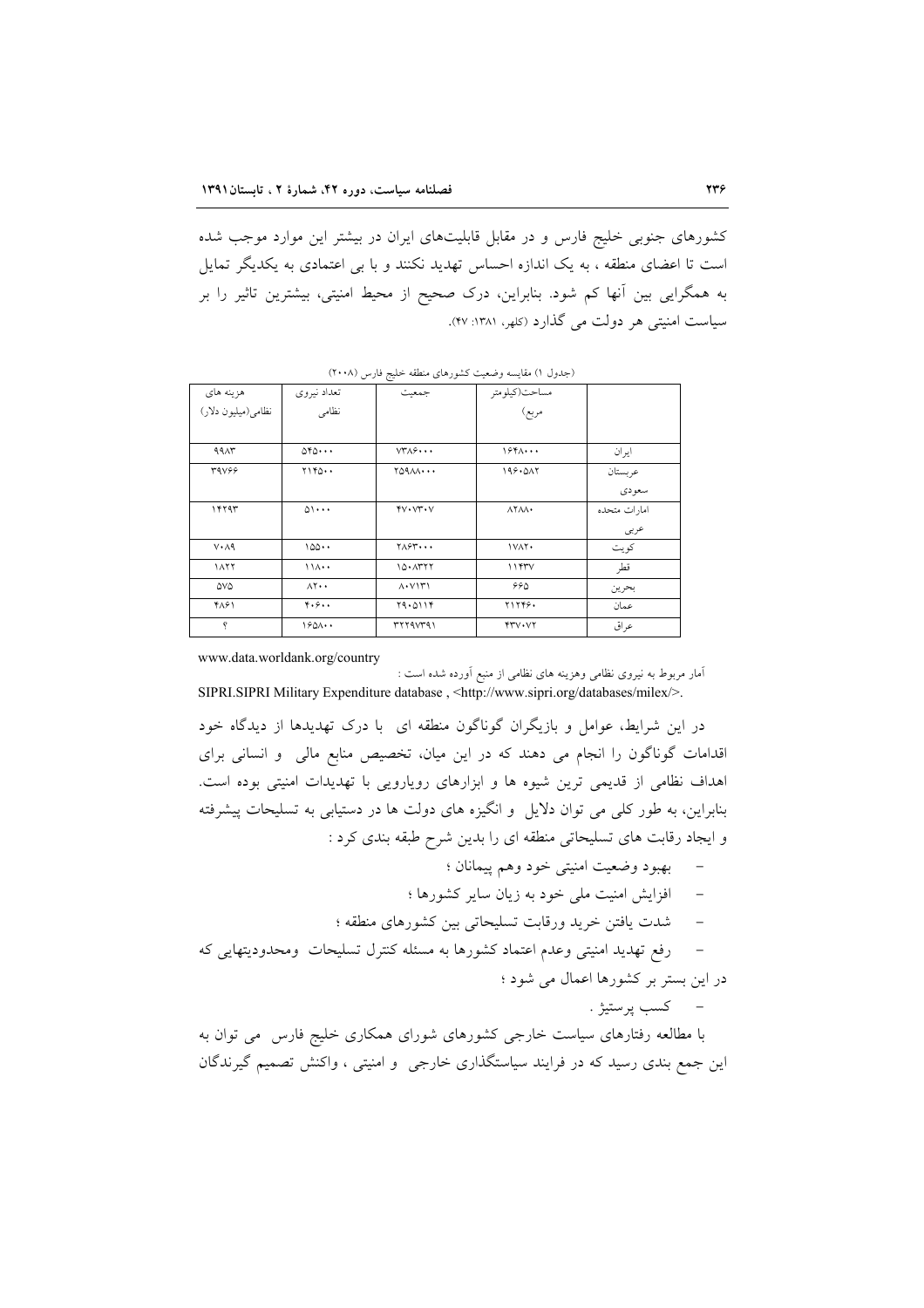کشورهای منطقه تحت تاثیر پندارهای آنها از تهدیدهای منطقه ای بوده است و متناسب اَن سیاست توسعه نظامی و تسلیحاتی خود را بنا نهاده اند. بنابراین، پندار از تهدید دردهه اخیر نقشی عمده در سیاست های امنیتی کشورهای این منطقه داشته است.

در این مسئله نباید تاثیر ساختار هژمونیک بین الملل بر الگودهی نظامی – امنیتی در خلیج فارس را نادیده گرفت و اینکه ازجمله ویژگیهای بارز یازده سپتامبر اثرگذاری شگرف آن بر معادلات سیاسی امنیتی در گستره جهانی بود. براین اساس، منطقه خلیج فارس در مرکز بحران جهانی قرار گرفت و روابط نظامی <sup>— ام</sup>نیتی ایالات متحده با کشورهای عضو شورای همکاری خليج فارس از اهميت فوق العاده اي برخوردار شد تا آمريكا با سهولت و آسودگي بيشتر به ایجاد نظم هژمونیک خود در منطقه اقدام کند و از نقش دولت های مخالف خود بکاهد (عباسی اشلقى ، ١٣٨٥: ٨٨).

بنابراین، آمریکا با حضور نظامی مستقیم و گسترده در خلیج فارس و گسترش روابط سیاسی و نفوذ أن در شیخ نشین های جنوب، أینده ای روشن و مطمئن برای تامین نیازهای نفتی اّتی خود و متحدین غربی اش تدارک دید ( اسدیان، ۱۳۸۱: ۵۶۲). نیز در صدد تضمین حضور خود و تامین امنیت در راستای منافع منطقه ای خود بر آمد و موافقت نامه های مربوط به همکاری های دفاعی دوجانبه میان آمریکا و کشورهای عربی کرانه خلیج فارس به امضا رسید و طی أن حضور نظامی ایالات متحده در منطقه مورد تاکید و تضمین قرارگرفت. از این رو، ایالات متحده پس از حوادث یازده سپتامبر ۲۰۰۱ ، امنیت در معنای همکاری جویانه آن را تنها برای دوستان و متحدان خود تعریف کرده وعمدتا روابط دو جانبه دفاعی – امنیتی خود با کشورهای منطقه را تقویت کرده است. جو بی اعتمادی موجود در منطقه یکی از نتایج مستقیم همین روابط دوجانبه است (روحانی ، ۱۳۸۸: ۲۷).

نکته مهم در خصوص قدرت های غربی این است که حادثه یازده سپتامبر با شکل گیری نوعی نظامیگری در جهان از جانب این قدرت ها همراه بود. از این رو، ایالات متحده به یکی از بزرگ ترین فروشندگان این عرصه تبدیل شد؛ به طوری که تنها در ۲۰۰۶، بالغ بر ۲۱ میلیارد دلار قرارداد با دیگر کشورها منعقد کرد. همچنین متوسط عقد قراردادهای نظامی این کشور از ۲۰۰۱ به بعد ۱۰ تا ۱۳ میلیارد دلار بوده است. این کشور، کشورهای خاورمیانه غنی از نفت را به عنوان بزرگ ترین خریداران این محصولات برمی شمارد. ویلیام هارتونگ مدیر برنامه تجارت تسليحات مؤسسه صلح جهاني در اين باره مي گويد افزايش بهاي نفت سبب شده تا کشورهایی چون عربستان و امارات بیشتر در این عرصه هزینه کنند. وی معتقد است برای فروشندگان این قراردادها، پولی بادآورده محسوب می شود. هوارد روبل تحلیلگر صنعت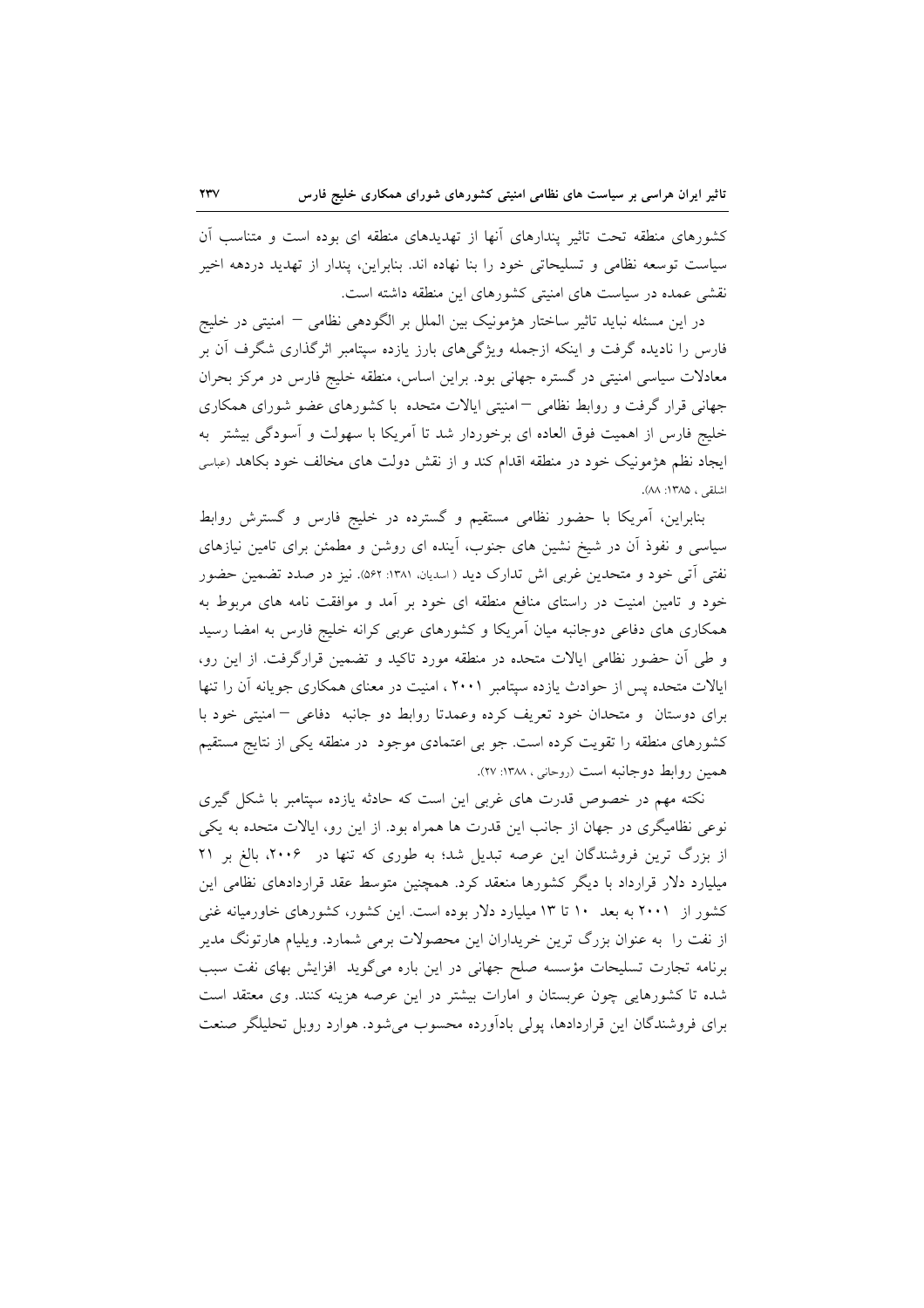نظامی آمریکانیز ً میگوید: هم اکنون سفارشهایی قابل توجه وجود دارد که پشتوانه ای مناسب برای صنعت نظامی آمریکا خواهد بود (Wyne, 2006)

بنابراین یکی از شاخصهای درک سیاست های امنیتی – نظامی کشورها میزان خریدهای نظامی آن کشور است. این عامل در کنار مواردی نظیر سهم بودجه نظامی از تولید ناخالص داخلي(GDP)، ميزان نيروهاي نظامي به نسبت جمعيت ، مساحت و موقعيت ژئويلتيک کشور در درک این مساله موثر است که آیا سیاست آن کشور ماهیت سیاسی و امنیتی دارد. از شاخصهای دیگر می توان به پیمانها و قراردادهای نظامی –امنیتی با کشورهای دیگر، وجود پایگاه ها و نیروهای نظامی ِ قدرت های فرامنطقه ای در آن کشور اشاره کرد.

هزينه هاى نظامى – تسليحاتى كشورهاى خليج فارس

کشورهای این منطقه همواره در راس کشورهای خریدار تسلیحات نظامی در جهان بوده اند. توجه به جدول شماره۲ نشان دهنده این امر است که در میان بیست کشور اول دنیا در رابطه با نسبت هزینه نظامی به تولید ناخالص داخلی پنج کشور از کشورهای منطقه خلیج فارس حضور دارند. این امر نشان دهنده آن است که کشورهای خلیج فارس در مقابله با چالش های امنیتی داخلی و بین المللی همواره به میزان بودجههای نظامی خود افزودهاند.

| درصد از           | كشور       | رتبه           | درصد از                   | كشور     | رتبه     |
|-------------------|------------|----------------|---------------------------|----------|----------|
| <b>GDP</b>        |            |                | <b>GDP</b>                |          |          |
| ۵.۹               | برونئي     | ۱۱             | 11.7                      | عمان     |          |
| 0.9               | سوريه      | $\gamma$       | $\mathcal{L}$             | قطر      | ۲        |
| $\Delta$ .V       | أنكولا     | $\Upsilon$     | ١.                        | عربستان  | ٣        |
| $\Delta \Delta$   | مالديو     | $\gamma$       | $\Lambda$ . $\mathcal{S}$ | عراق     | ۴        |
| $\Delta . \Delta$ | موريتاني   | ۱۵             | $\Lambda$ . $\mathcal{S}$ | اردن     | ۵        |
| $\Delta$ .۳       | تركيه      | ۱۶             | V.Y                       | اسرائيل  | ۶        |
| $\Delta$ .۳       | کو پت      | $\vee$         | ۶۶                        | يمن      | $\vee$   |
| ۵                 | مراكش      | ١٨             | 6.0                       | ارمنستان | $\wedge$ |
| ۵                 | السالوادور | ۱۹             | $5.5^{\circ}$             | اريتره   | ٩        |
| ۴.۹               | سنگاپور    | $\mathbf{r}$ . | ۶                         | مقدونيه  | ١٠       |

(جدول ٢) بيست كشور اول دنيا(بودجه نظامي به نسبت توليد ناخالص ملي)

Source : SIPRI Military Expenditure Database, www.sipri.org/databases/milex

ازاین رو با توجه به آمارها، میانگین افزایشی هزینههای نظامی این کشورها را مشاهده می کنیم. به طور کلی، می توان گفت که از دهه ۸۰ تاکنون، منطقه خلیج فارس شش روند اساسی را در هزینههای تسلیحاتی شاهد بوده است: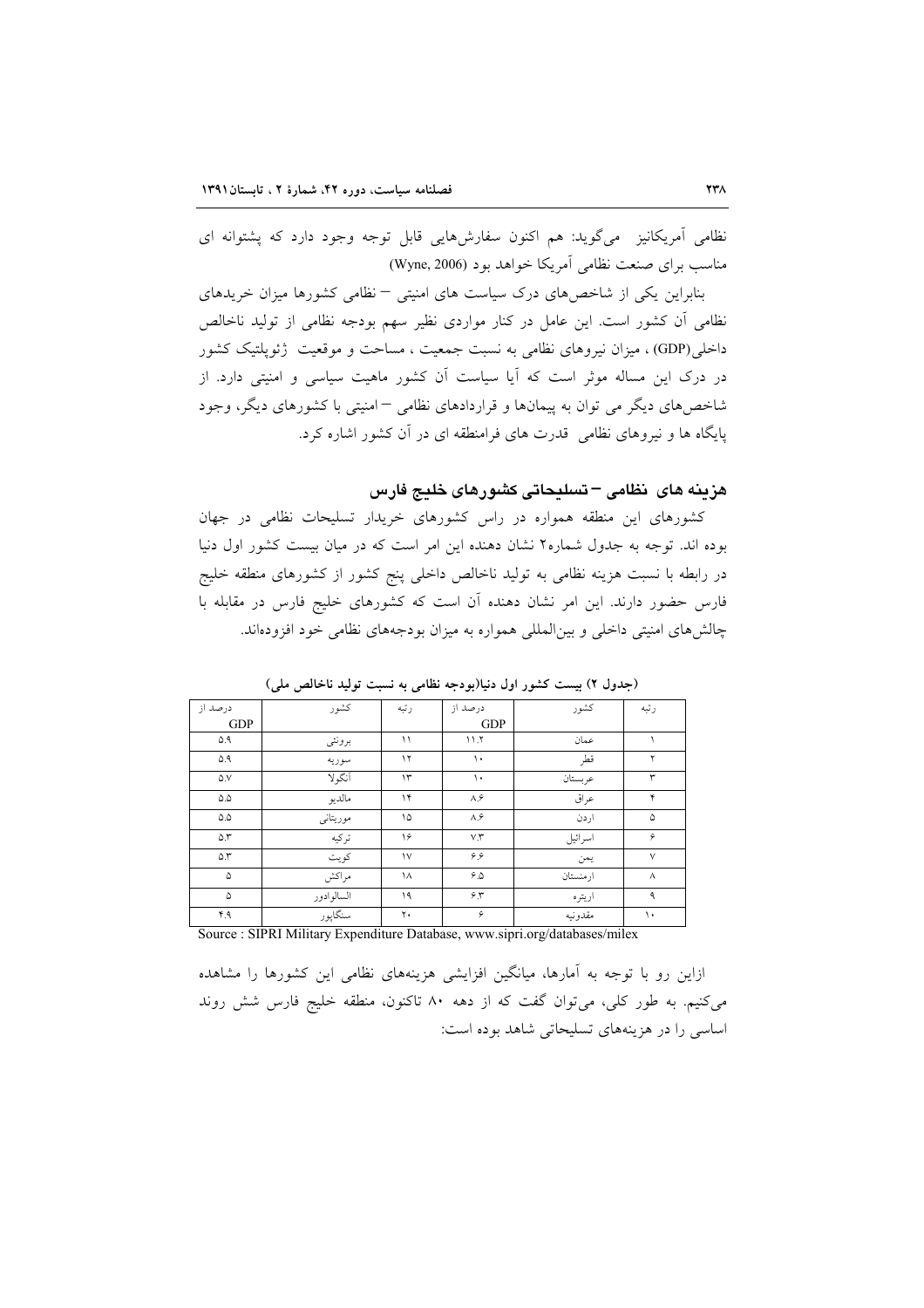۱. از اواخر دهه ۷۰ و اوایل دهه ۸۰ بسیاری از کشورهای خاورمیانه، هزینههای دفاعی خود را به علت جنگ ایران و عراق و تبلیغات آمریکا علیه ایران افزایش دادهاند. کشورهای خاورمیانه بیش از نیمی از تسلیحات صادر شده به کشورهای جهان سوم را دریافت میکنند؛ یعنی یک چهارم کل تسلیحات جهان به این کشورها منتقل میشود. در سال ۱۹۶۲ هزینههای نظامی این منطقه ۴/۷ میلیارد دلار بود که در سال ۱۹۸۰، به ۴۶/۷ میلیارد دلار رسید. همچنین تعداد نیروهای نظامی با رشدی ۶۲ درصدی از ۲/۱ میلیون نفر به ۳/۵ میلیون نفر افزایش یافت.

۲. در اواخر دهه ۸۰ با خاتمه جنگ ایران و عراق و مشکلات اقتصادی، هزینههای دفاعی کاهش یافت. ازجمله میزان هزینههای دفاعی برای عربستان، به نسبت تولید ناخالص ملی از ۱۷/۶ درصد در سال ۱۹۸۸ به ۲/۵ درصد در سال ۱۹۹۰ و درصد این کاهش برای ایران نیز از ۳/۲ درصد در سال ۱۹۸۸ به ۲/۶ درصد در سال ۱۹۹۱ رسید (www.sipri.org).

۳. در اوایل دهه ۹۰ هزینههای دفاعی دوباره سیر صعودی دانستند و این موضوع بیشتر در باره کشورهایی صدق میکند که به طور مستقیم درگیر جنگ با عراق بودند. برای نمونه، هزینههای دفاعی کویت از ۴۸/۵ درصد تولید ناخالص ملی در ۱۹۹۰ به ۱۱۷ درصد در ۱۹۹۱ افزایش یافت. عربستان سعودی نیز در ۱۹۹۲ قراردادی به ارزش ۹/۱ میلیارد دلار، برای خرید ٧٢ فروند جنگنده اف – ١٥ با امريكا امضاء كرد. همچنين اين كشور براى خريد ۴٨ فروند جنگنده تورنادو و ببیست فروند جنگندههاوک قراردادی با بریتانیا امضاء کرد .(Even, 2000)  $.97 - 119$ 

۴. از اواسط دهه ۹۰ به بعد در بیشتر کشورهای منطقه کاهش هزینه های دفاعی را شاهد هستیم. برای نمونه هزینههای دفاعی عربستان سعودی از ۲۸ میلیارد دلار در ۱۹۹۱ به ۱۶ میلیارد دلار در سال ۱۹۹۶ کاهش یافت.

۵. وقوع حملات یازده سپتامبر بستر لازم را برای اتخاذ سیاست های میلیتاریستی و رویکرد تهاجمی از سوی ایالات متحده فراهم و به افزایش صعودی هزینه های نظامی در جهان منجر شد. بنابراین در این مقطع ودر سالهای ۲۰۰۳–۲۰۰۱ هزینه های نظامی عربستان به ۷۶.۴ میلیارد دلار ، امارات ۹.۲ میلیارد دلار ، کویت ۱۱.۵ میلیارددلار ، بحرین ۱.۱ میلیارد دلار و عمان ٧.٩ میلیارد دلار رسید. اما با فروپاشی رژیم صدام و نبود تهدید منطقه ای در فاصله سالهای ۲۰۰۴–۲۰۰۳ شاهد کاهش یا عدم افزایش نسبی هزینه های نظامی وخریدهای تسلیحاتی این کشورها هستیم؛ به گونه ای که هزینه های کویت به ۹.۸ میلیارد دلار، بحرین ۱.۲ میلیارد دلار، عمان ۹.۷ میلیارد دلار هستیم و تنها امارات و عربستان دارای افزایش نسبی در هزینهها میباشند؛ بطوریکه هزینه های امارات به ۱۴.۹ میلیارد دلار و عربستان ۱.۵ میلیارد دلار می رسد (Cordesman, 2010: 36).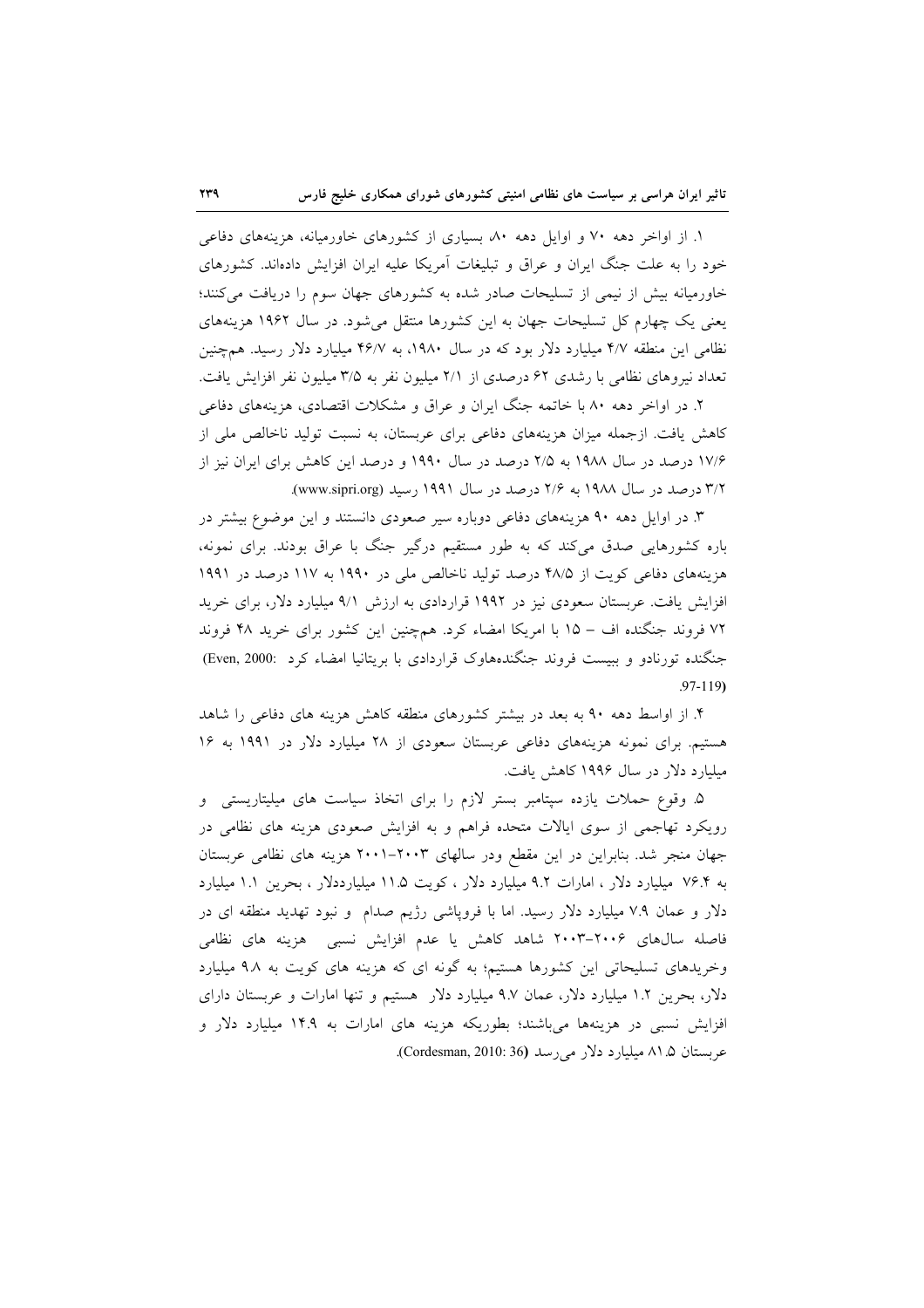

(نمودار ١) روند افزایش هزینه های نظامی کشورهای شورای همکاری خلیج فارس(٢٠٠٩ - ٢٠٠١)

از ۲۰۰۶ به بعد تلاش ایران برای دستیابی به فناوری صلحآمیز هستهای و در کنار آن افزایش تهدیدات و مخالفتهای غرب با این اقدام، فضایی را ایجاد کرده که با هراس آفرینیهای غرب بازار خرید تسلیحات نظامی بوسیله اعراب را شدت بخشیده است. به نظر میرسد به دلیل نبود تهدید امنیتی منطقهای، خریدهای تسلیحاتی کشورهای حوزه خلیجفارس مستقیماً ذیل پروژه ایران هراسی انجام میشود. براین اساس، عربستان در فاصله سالهای ۲۰۰۹–۲۰۰۶ حدود ۱۱۹۰۴ میلیارد دلار هزینه نظامی داشته است. امارات نیز در این مقطع حدود ۴۰٫۷ میلیارد دلار صرف توسعه تجهیزات و نیروی نظامی خود کرده است. موسسه بین|لمللی مطالعات صلح استکهلم (SIPRI) در گزارشهای خود اعلام کرد: امارات در فاصله سالهای ۱۹۹۹ تا ۲۰۰۳ در رده پانزدهمین واردکننده بزرگ تسلیحات در جهان قرار داشت. با این حال در سال ۲۰۰۸ امارات پس از چین و هند به سومین خریدار بزرگ تسلیحات در دنیا تبدیل شده است. درحالی که این کشور در سالهای اخیر و به موازات خریدهای کلان تسلیحاتی، بر آتش ادعاهای خود نسبت به جزایر سه گانه افزوده است. بنابراین در شرایط کنونی، هفت کشور از میان ١٠ کشوری که بالاترین هزینه های نظامی را دارند در خاورمیانه هستند و حضور ۶–۵ میلیون پرسنل نظامی در قبال جمعیت ۳۰۰ میلیونی منطقه ، بالاترین نرخ سرانه پرسنل نظامی را سبب شده است (روحانی ، ۱۳۸۸: ۱۹). بنابراین، شاهد نوعی عدم توازن بین نسبت جمعیت، مساحت، نیوی نظامی و هزینه های نظامی در بیشتر کشورهای عضو شورای همکاری هستیم (جدول ۱ توجه شود). هرچند می توان دلیل دیگر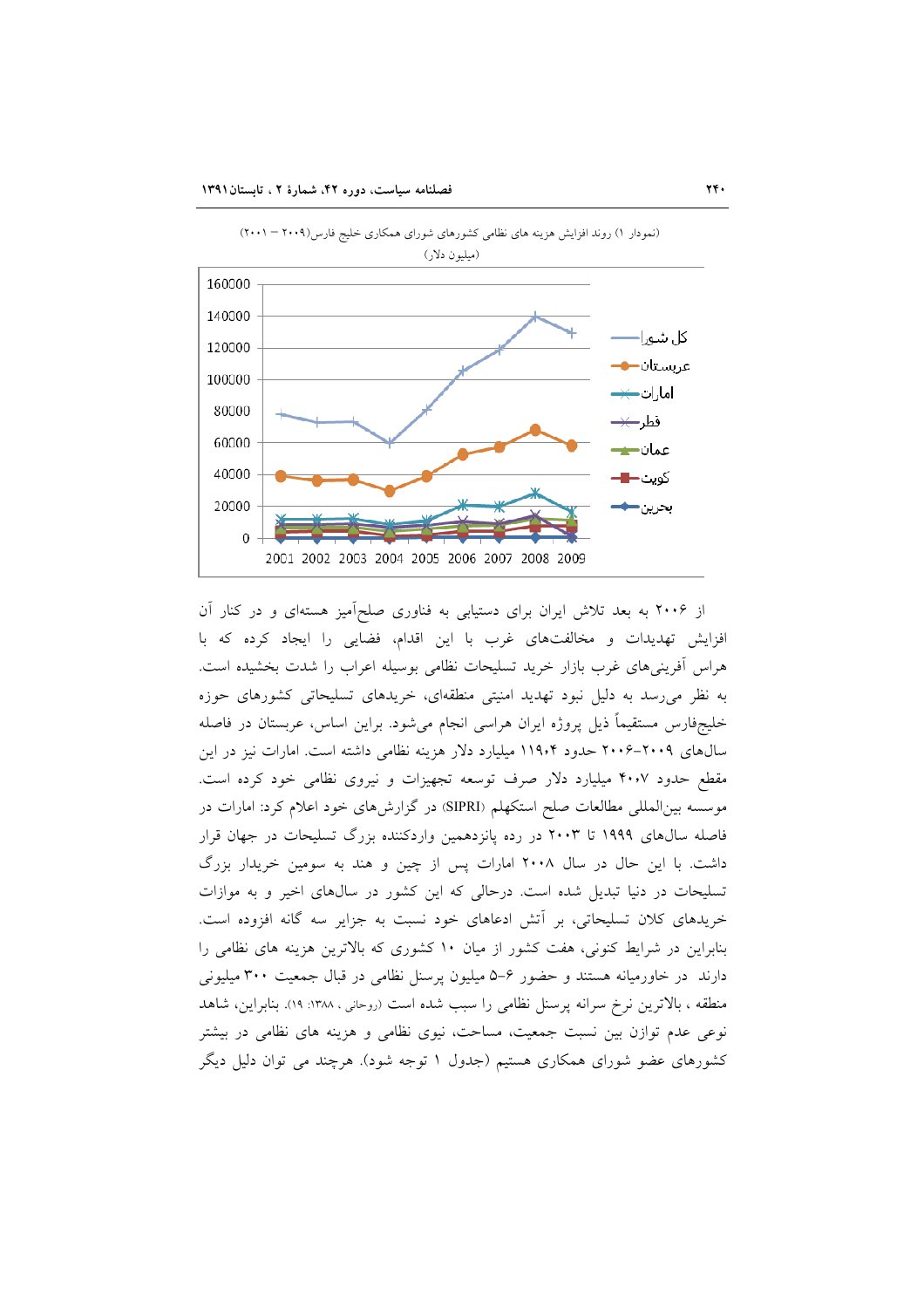افزایش این هزینه ها در این مقطع را افزایش قیمت نفت دانست. ولی نکته مهم این است که یکی از اهداف ایران هراسی فروش تسلیحات به کشورهای منطقه و ایجاد رونق اقتصادی برای کشورهای غربی است که در این خصوص افزایش قیمت نفت نیز محرک ومقوم این اقدام بوده است. بنابراین به کشورهای عرب منطقه در قالب طرح امنیتی ۲۰۰۶ ایالات متحده حدود ٢۶ میلیارد دلار انواع تسلیحات فروخته شده است (همان: ٢٨).

### توافقات و بیمانهای دفاعی - امنیتی

در دهه های اخیر عملکرد کشورهای حاشیه جنوب خلیج فارس به گونه ای بوده است که پیمانها و قراردادهای نظامی – امنیتی از محورهای اصلی سیاست های نظامی این کشور بوده است. بیشتر این قرارداها با ایالات متحده منعقد شده است. در واقع، این توافقات با ایالات متحده ، ساختار امنیتی أنان را عملا تحت الشعاع چارچوب رفتاری ایالات متحده قرار داده است و در نتیجه به حضور منطقه ای این کشور در خلیج فارس مشروعیت داده است. قراردادهای دوجانبه وچند جانبه هر یک از این کشورها، تعهداتی را در مقابل امنیت ، ساختار دفاعی و مشارکت عملیاتی متقابل شده است. این قرادادها برای ایالات متحده نیز از اهمیت خاص برخوردار است؛ زیرا تا قبل از حمله عراق به کویت تمایل زیادی از جانب کشورهای منطقه برای انعقاد این قراردادها نبود؛ اما بعد از آزادسازی کویت دولت های منطقه داوطلبانه خواستار چنین قرادادهایی شدند. از سوی دیگر، ایالات متحده فروش تسلیحات نظامی خود را در قالب FMS) (Foreign military sales) به عنوان بخشی از برنامه گسترش روابط با این کشورها تلقی میکند که این امر به افزایش روابط با کشورهای خلیج فارس منجر شده است (Freedman, 1991:67).

بنابراین، توافقات دفاعی و فروش تسلیحات از یک سو برای تقویت مقاومت این کشورها به تهدیدهای عمده منطقه ای و در راس آن ایران و نیز همزمان حمایت این کشورها را در سیاست ها و اقدامات خود علیه جمهوری اسلامی جلب می نماید. از این جهت، بهانه اصلی فروشهای تسلیحاتی به ویژه بعد سقوط صدام تهدید ایران است. زیرا فروش بعضی تسلیحات به این کشورها توجیه منطقی ندارد. در این خصوص رایس وزیر خارجه سابق امریکا در اظهار نظری در ژوئیه ۲۰۰۷ ضمن متهم کردن حکومت ایران به ایجاد بی ثباتی در منطقه، فروش چند میلیارد دلار اسلحه به کشورهای عرب منطقه و اسرائیل را برای افزایش توانایی آنها به دفاع از مرزهای خود ضروری دانست. در این خصوص، وابسته نظامی آمریکا در دوحه – پایتخت قطر- ابراز می دارد از دیدگاه امنیتی ایران مهم ترین عامل تهدید کننده این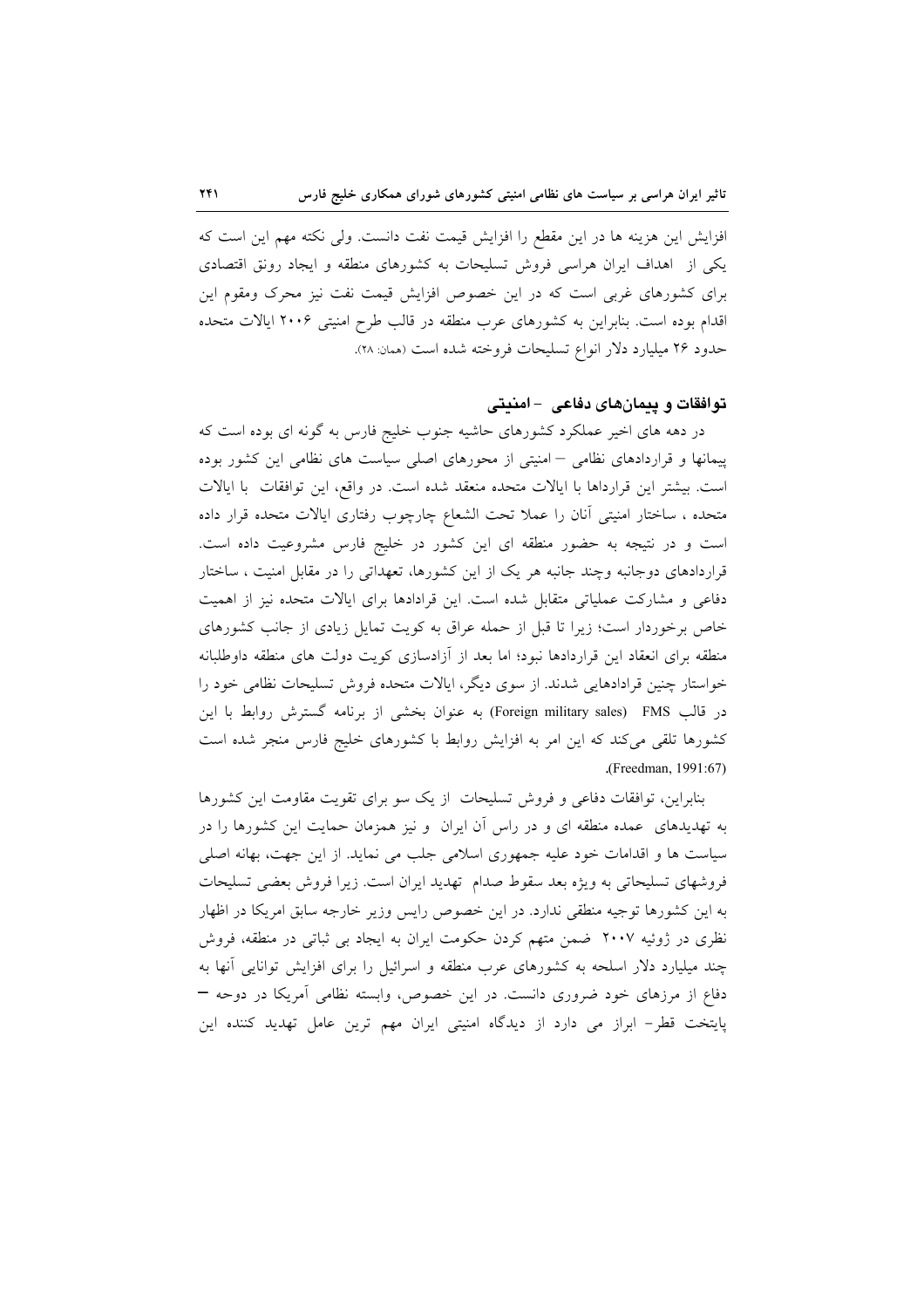کشوراست. به همین دلیل از حضور نظامی آمریکا بسیار استقبال میکند و حتی خواستار حضور و نمود بیشتر آنان است (ججار،۱۳۸۱: ۸۸–۸۷).

بنابراین، علاوه برگسترش نیروهای نظامی آمریکا در منطقه، برنامهریزی لازم برای آموزش، سازماندهی، گسترش کمی وکیفی، نیروهای نظامی کشورهای عربی درحوزه خلیج فارس بوسیله نیروهای مستشاری ایالات متحده در کشورهای منطقه به انجام رسیده است (متقی،۱۳۷۶: ۱۹۷). به جز ایالات متحده دیگر کشورهای غربی نیز تعاملات گسترده با کشورهای شورای همکاری خلیج فارس داشته اند. در میان کشورهای عضو اتحادیه اروپا، دو کشور فرانسه و انگلستان در این بستر بیشتر فعال بوده اند و فعالیت این دو کشور در منطقه بیشتر بر فروش تسلیحات یا ایجاد پایگاه نظامی متمرکز بوده است . بر این اساس، می توان گفت که اتحادیه اروپا، گزینه ای درکنار امریکا در عرصه های سیاسی ، اقتصادی وامنیتی است که کشورهای شورا به آن توجه دارند (واعظی ١٣٨٩: ٣٢).

در مورد روابط ناتو با کشورهای حوزه جنوبی خلیج فارس نیز باید گفت نقطه أغازین همکاری های ناتو با کشورهای حاشیه جنوبی خلیج فارس به نشست سران ناتو در سال ۲۰۰۴ برمی گردد. در این نشست بود که ابتکار همکاری استانبول (ICI) به منظور جذب کشورهای این منطقه تصویب شد و بدین ترتیب بود که این کشورها به همکاری با ناتو دعوت شدند و این دعوت به یک نشست مهم در ریاض منجر شد که طی آن ناتو و کشورهای عربی بر ای همکاری های امنیتی جهت برقراری امنیت در منطقه خلیج فارس پیمان هایی منعقد کردند. کشورهای کویت، قطر، بحرین و سپس امارات متحده عربی به این دعوت پاسخ مثبت دادند و قراردادهایی را با ناتو منعقد کردند؛ اما عربستان و عمان دو عضو دیگر شورای همکاری خلیج فارس هنوز به اين طرح نپيوسته اند (ايزدي، ١٣٨٧: 88 ).

ملاحظات امنیتی موجب شد تا رهبران شورای همکاری خلیج فارس به دنبال همکاری های نظامی در سطح سازمانی نیز باشند. از این رو، شورای وزیران دفاع در ۱۹۸۲ با تأسیس یک فرماندهی مشترک نظامی موافقت کرد. در پی این اقدام، افسرانی نیز برای انجام امور شورای همکاری خلیج فارس تعیین شدند. هم چنین، تلاش شد تا دانشکده های نظامی تأسیس شود که از شهروندان هر شش کشور عضو نیرو بیذیرد. در نشست اکتبر ۱۹۸۲، وزیران دفاع اجازه تأسیس شبکه دفاع هوایی مشترک و صنعت نظامی خلیج فارس را در قالب یک برنامه کلی تقویت نیروی نظامی صادر کردند (www.uaeinteract.com).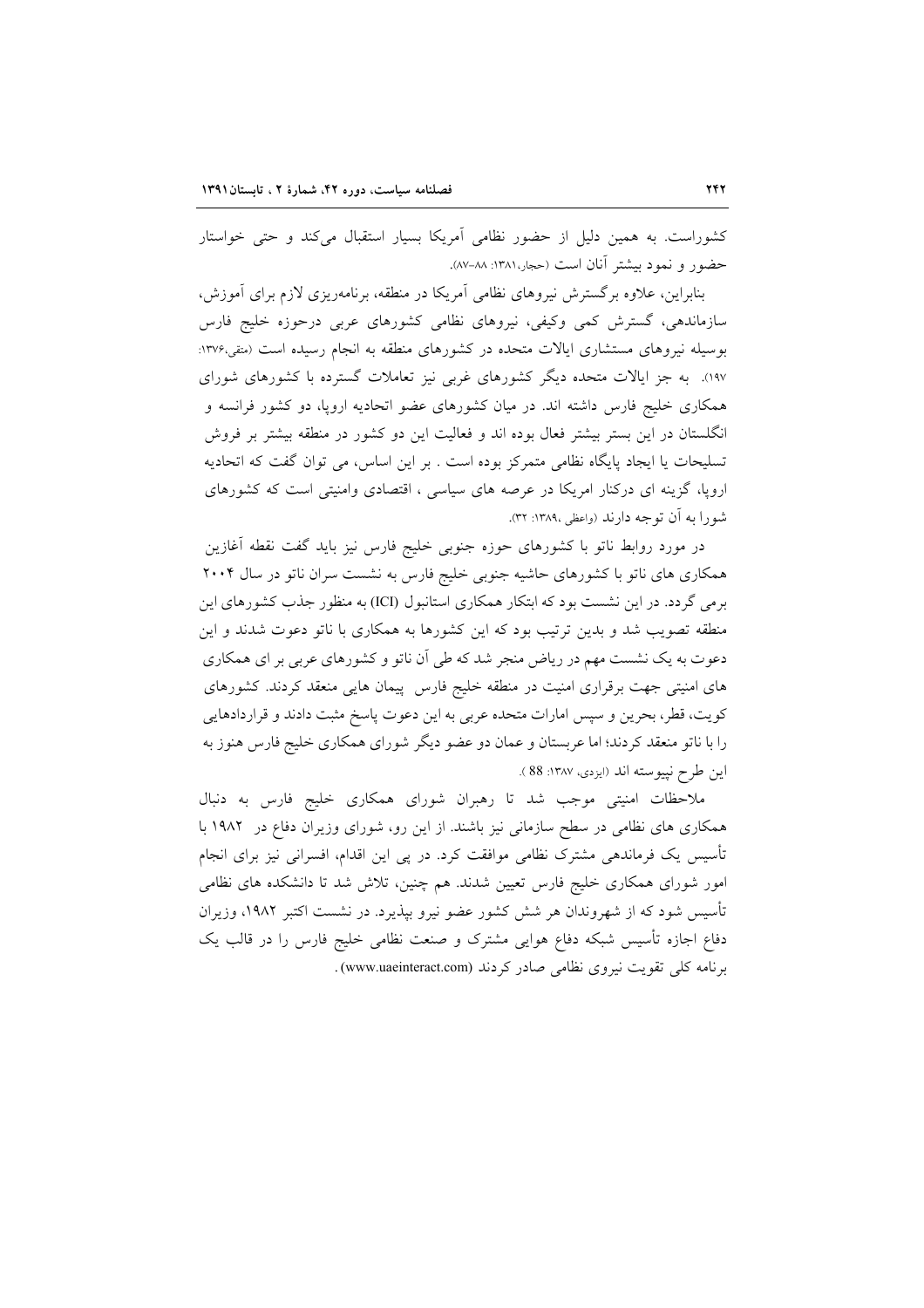#### پایگاه های نظامی نیروهای فرامنطقه ای در خلیج فارس

اکثر کشورهای عرب منطقه به دلیل کمی جمعیت فاقد نیروی نظامی کافی و توان لازم برای دفاع یا حمله است. بدین منظور، جهت ایجاد امنیت برای خود به سوی کشورهای قدرتند منطقه یا کشورهای خارج از منطقه نظیر آمریکا، فرانسه ً و روسیه روی آورده اند و قرادادهایی را برای تاسیس پایگاه های نظامی با این کشورها امضا کرده اند. آمریکا و دیگر کشورها نیز از ایجاد و گسترش این پایگاه ها در منطقه در صدد دستیابی به اهدافی بوده اند که از اهم اینها می توان به حمایت از متحدان عربی خود در برابر تهدیدات داخلی و منطقه ای، تامین امنیت انرژی ، مقابله با کشورهای مخالف سیاست های خود و تثبیت هژمونی منطقه ای و بویژه جلوگیری از قدرت پابی وگسترش نفوذ جمهوری اسلامی ایران اشاره کرد.

درمنطقه خلیج فارس آمریکا در عراق، کویت، امارات، عمان، قطر و بحرین دارای پایگاه نظامی است. این پایگاه ها هم اکنون از مهم ترین پایگاه های آمریکا در منطقه ی خلیج فارس محسوب می شوند که در مواقع حساس از سوی نیروهای آمریکایی مورد استفاده قرار خواهند گر فت (www.globalsecurity.org) .

#### نتيجه

دراین پژوهش تلاش شده است ضمن بررسی رویکرد قدرت های غربی به ویژه ایالات متحده در خصوص تخاصم و مقابله گرایی علیه جمهوری اسلامی ایران و اقداماتی که امروزه تحت عنوان ایران هراسی مطرح است؛ تاثیر این اقدامات بر سیاستهای نظامی- امنیتی کشورهای عضو شورای همکاری خلیج فارس بررسی شود. باید توجه کرد که ایالات متحده و همپیمانان غربی اَن با قدرت سازی مجازی و ایجاد تصویر غیر واقعی از قدرت بازیگر رقیب (ایران) و توسعه توانمندیها بطور همزمان آسیب پذیری های بازیگر را افزایش داده و نتیجه کاربرد این سیاست ایجاد تصویر مجازی از تهدید مورد نظر بوده است نکته قابل توجه این است که کشورهای عربی وبه خصوص کشورهای عضو شورای همکاری خلیج فارس در اقدامی همسو با دولت های غربی، مواضع آنها را تقلید و تکرار می کنند. به طوری که برخی سران و نیز رسانه های عربی همسو با همپیمانان غربی سعی دارند با انتشار خبرهای نادرست، ایران را برای کشورهای عربی خطرناک جلوه دهند. در این شرایط ، عوامل و بازیگران گوناگون منطقه ای با درک تهدیدها از دیدگاه خود اقدامات گوناگون انجام می دهند که در این میان تخصیص منابع مالی و انسانی برای اهداف نظامی از قدیمی ترین شیوه ها و ابزارهای رویارویی با تهدیدات امنیتی بوده است. بنابراین، کشورهای منطقه ، استراتژی نظامی خود را در رابطه مستقیم با مولفه های امنیت درون ساختاری و ناامنی های منطقه ای پایه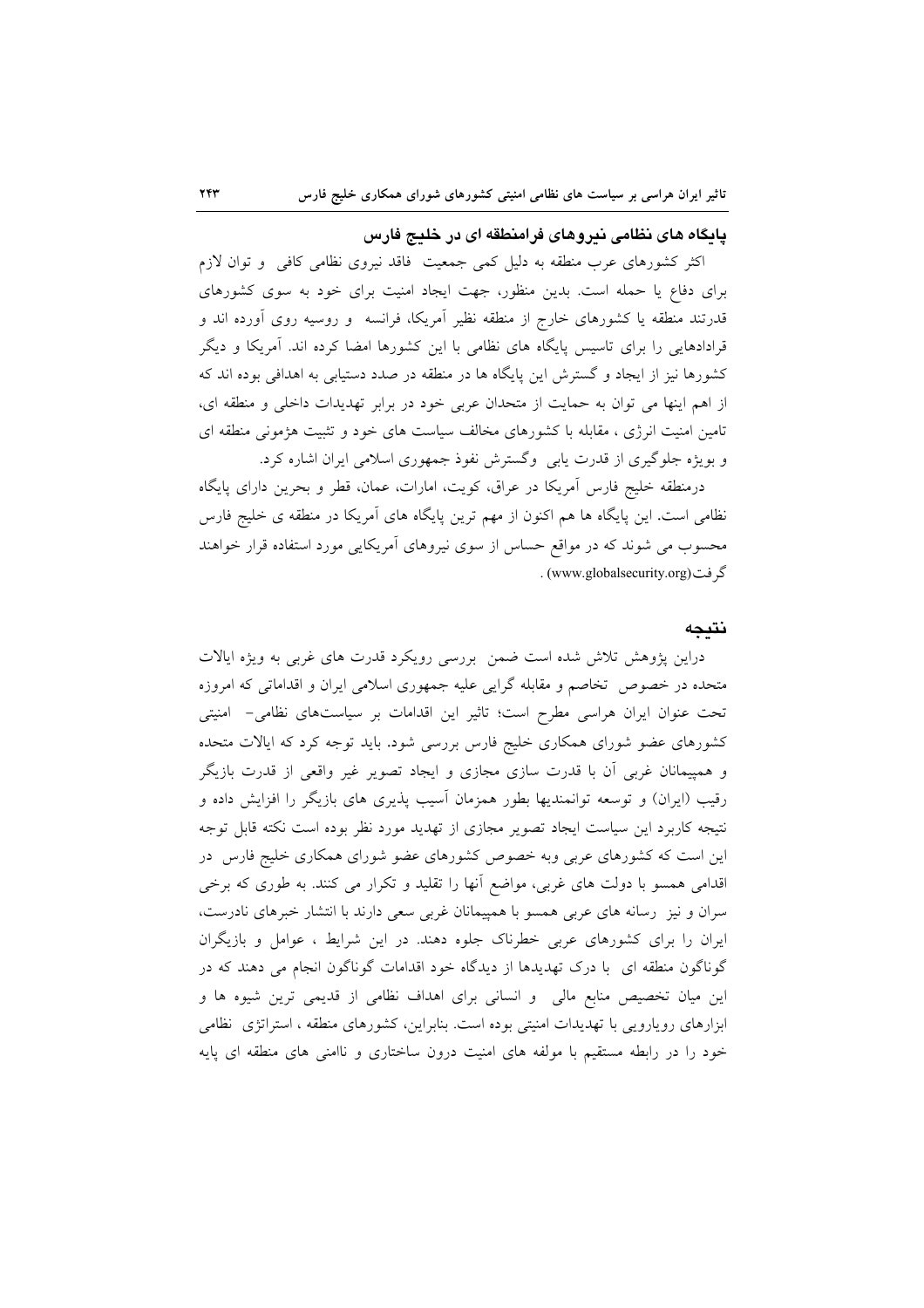ریزی کرده و با عنایت به داده های مزبور، حول محور حداکثر سازی امنیت ساختاری ، اقدام به خريد تسليحات فزاينده مي كنند. در واقع، بعد سقوط صدام اين كشورها با تهديد امنيتي منطقهای و فرامنطقهای جدی روبرو نیست. از این رو، خریدهای نظامی – تسلیحاتی این کشورها با توجه به موج ضد ایرانی شدید که در این مقطع ایجاد شده است ؛ نمیتواند بهانه ای جز ایران داشته باشد. این نکته با توجه به میزان خریدها و هزینه های نظامی کشورهای شورای همکاری خلیج فارس در طی سه دهه، مشخص می شود که این کشورها هزینه نظامی خود را بر اساس درک خود از تهدیدات تنظیم می کردند. در این خصوص می توان گفت که در اوایل دهه ۸۰ کشورهای منطقه خلیج فارس، هزینه های دفاعی خود را به علت جنگ ایران و عراق و تبلیغات آمریکا علیه ایران افزایش دادند. در اواخر دهه ۸۰ به علت خاتمه جنگ ایران و عراق و مشکلات اقتصادی هزینه های نظامی این کشورها کاهش یافت؛ ولی در اوایل دهه ۹۰ و با حمله عراق به کویت و ایجاد فضای ناامنی در منطقه هزینه های دفاعی دوباره سیر صعودی گرفت و با با یافتن این ماجرا کاهش هزینه های دفاعی را شاهد هستیم. با حوادث یازده سپتامبر و متعاقب آن حمله آمریکا و متحدین به افغانستان و عراق و ایجاد فضای ناامنی منطقه ای شاهد افزایش هزینههای نظامی می باشیم ولی نکته قابل توجه این است که با سقوط رژیم صدام ً همچنان شاهد افزایش هزینه های نظامی کشورهای جنوبی خليج فارس مي باشيم؛ در شرايطي كه از منظر ايالات متحده ايران تنها مخالف امنيت منطقهای تلقی شده وسعی در القا ایران هراسی در کشورهای منطقه را دارد و تهدید جدی امنیتی دیگری از منظر این کشورها وجود ندارد.

از این رو، این توافقات با ایالات متحده، ساختار امنیتی آنان را عملا تحتالشعاع چارچوب رفتاری ایالات متحده قرار داده است و در نتیجه به حضور منطقه ای این کشور در خلیج فارس مشروعیت داده است. قراردادهای دوجانبه وچند جانبه هر یک از این کشورها، تعهداتی را در مقابل امنیت، ساختار دفاعی و مشارکت عملیاتی متقابل گردیده است. بنابراین توافقات دفاعی و فروش تسلیحات از یک سو برای تقویت مقاومت این کشورها به تهدیدهای عمده منطقهای و در راس آن ایران ً و نیز همزمان حمایت این کشورها را در سیاست ها و اقدامات خود عليه جمهوري اسلامي جلب مي كند.

#### منابع و مآخذ:

#### الف. فارسى:

۱.اسدیان،امیر. (۱۳۸۱). **سیاست امنیتی آمریکا در خلیج فارس**، تهران: پژوهشکده ی مطالعات راهبردی. ۲.ایزدی،پیروز (پاییز۱۳۸۷). رویکرد فرانسه به خاورمیانه، **فصلنامه مطالعات منطقه ای جهان اسلام**، سال نهم، ، شماره ۳۵. ۳ـحجار،سامی.(۱۳۸۱). **آمریکا در خلیج فارس؛ چالش ها و چشم اندازها**، ترجمه ابوالقاسم راه چمنی، تهران: ابرار معاصر.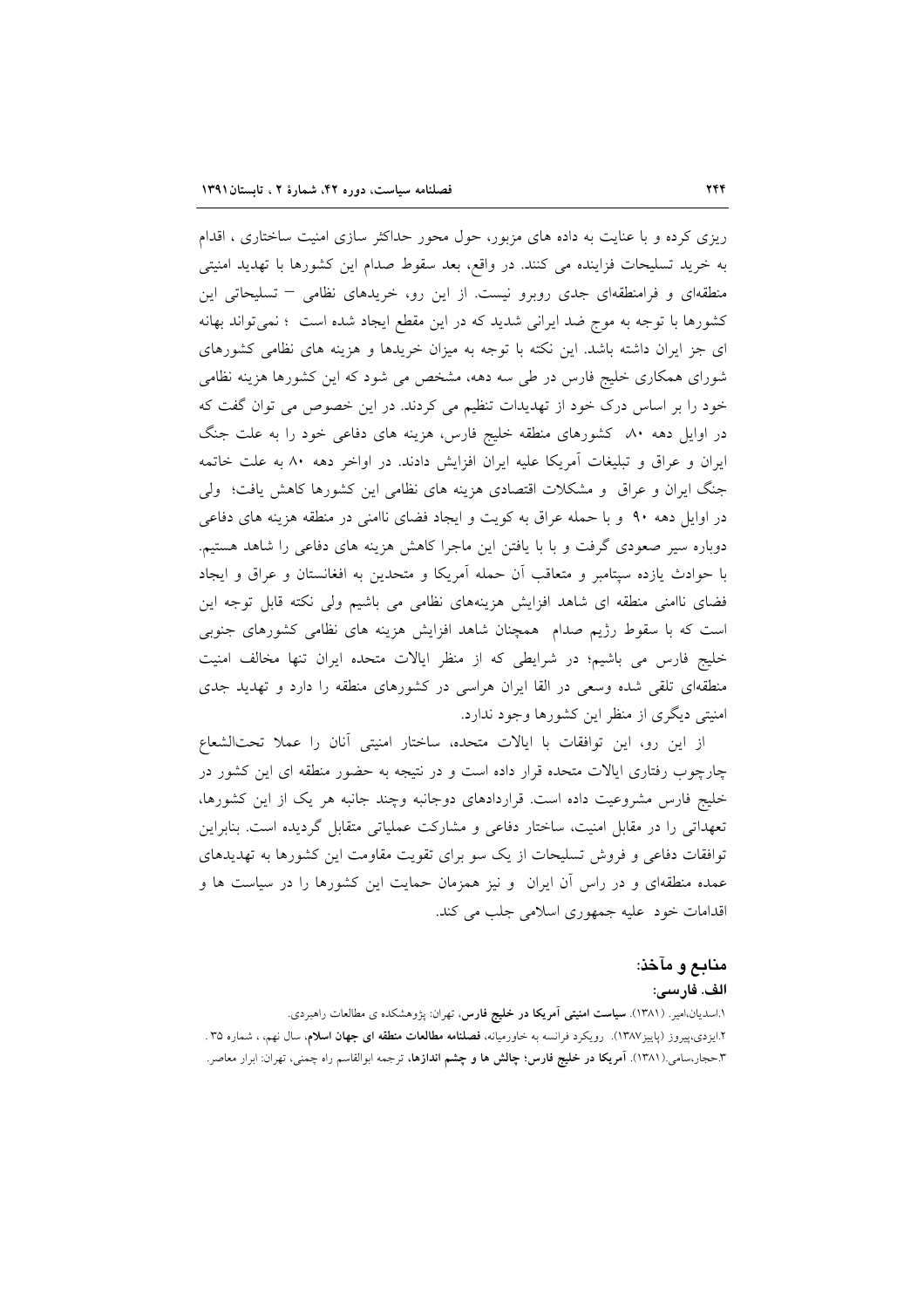- ۴. دلاوریوراقدم، مصطفی. (شهریور ۱۳۸۸). شیعه هراسی و جایگاه آن در دیبلماسی امنیتی ایالات متحده، **دوهفته نامــه یگــاه** حوزه، شماره ۲۶۱ .
- ۵. دهقانی فیروز آبادی، سیدجلال.(تابستان ویاییز ۱۳۸۶). رویکرد اعـراب بـه برنامـه هـسته ای ایـران، فـصلنامه مطالعـات خاورمیانه، سال چهاردهم، شماره ۲و ۳
- ۶. رضائیان، مهدی. (پاییز۱۳۸۷). راهبردها واهداف جنگ رسانه ای غرب علیه جمهوری اسلامی ایـران، فــصلنامه پــژوهش های ارتباطی، سال پانزدهم، شماره۵۵.
- ٧. روحاني، حسن. (باييز ١٣٨٨). چشم انداز خاورميانه :تداوم نگاه غرب يا نگاهي جديد، ف**ـصلنامه راهبـرد**، سـال هجـدهم، شماره ۵۲.
- ۸ سلامه، معتز. (بهار ۱۳۸۲). تحولات ژئوپلتیک کشورهای عضو شورای همکاری خلیج فارس پس از یازده سپتامبر، . ترجمه عبدالرضا همداني، فصلنامه مطالعات دفاعي وامنيتي، شماره ٣۴.
- ۹. شریعتی نیا،محسن. (تابستان۱۳۸۹). ایران هراسی: دلایل وپیامدها، **فصلنامه بین المللی روابط خارجی**، شـال دوم، شــماره ششم.
- ۱۰. عباسی اشلقی، مجید. (تابستان وپاییز۱۳۸۵). روابط نظامی امنیتی اَمریکا وشورای همکـاری خلـیج فـارس پـس از ۱۱ سیتامبر، **فصلنامه مطالعات خاورمیانه**، سال سیزدهم، شماره های ۲و۳.
- ۱۱. قاسمی، فرهاد. (تابستان۱۳۸۹). مدل ژئویلتیک امنیت منطقه ای؛ مطالعه موردی خاورمیانه، فصلنامه <mark>ژئویلتیک</mark>، سال ششم، شماره دوم.
- ۱۲.کاظمی، علی. (زمستان۱۳۸۱). بررسی روابط نظامی اَمریکا با کشورهای عضو شورای همکاری خلیج فارس با رویکردی به جادثه بازده سبتامیر، **ماهنامه نگاه**، سال سوم، شماره۴.
- ۱۳.کلهر، رضا. (بهار ۱۳۸۱). اطلاعات در جنگ نامتقارن درس<sub>ی</sub> از یازده سپتامبر، **مجله سیاست دفاعی**، سال نهم، شماره ۳۹–  $\mathsf{r}_\Lambda$
- ۱۴. لطفیان ، سعیده .(بهار ۱۳۹۰). پندار از تهدید و سیاستهای امنیت مل<sub>ی</sub> جمهوری اسلامی ایران، **فصلنامه روابط خارجی**، سال سوم، شماره اول.
	- ۱۵. متقی، ابراهیم. (۱۳۷۶). <mark>تحولات سیاست خارجی اَمریکا(۱۹۹۷–۱۹۴۵)، مداخله گری وگستر</mark>ش، تهران : مرکزاسناد انقلاب اسلامي.
- ۱۶. متقی ، ابراهیم .(تابستان۱۳۸۷). بررسی الگو و فرایند تقابل گرایی آمریکا علیه ایران در سالهای ۲۰۰۸ ۱۹۷۹، فصلنامه راهبرد ، شماره چهل و هفتم.
	- ١٧. موسىزاده، رضا. (١٣٧٩). **سازمانهاى بينالمللى**، تهران: ميزان.
- ۱۸. نادری نسب، یرویز. «بهار۱۳۸۹). چالش های روابط جمهوری اسلامی ایران وعربستان در منطقه، **فصلنامه سیاست**، مجله دانشکده حقوق وعلوم سیاسی،دوره ۴۰، شماره ۱.
	- ۱۹. واعظی، محمود. (۱۳۸۶). چالشها و رویکرد امنیتی ایران در محیط پیرامونی، گزارش راهبردی، گرفته شده www.csr.ir/departments.aspx?lng=fa&abtid=07...44/
- ۲۰. واعظی، محمود. (تابستان۱۳۸۹). نقش قدرت های بزرگ در منطقه خلیج فارس و چالشهای هژمونی اَمریکا ، **فصلنامه** بين المللي روابط خارجي، سال دوم، شماره ششم.

ب. خارجي:

- 1. Chubin, Shahram. (1994). "Iran National Security Policy", The Carnegie Endowment for International Peace Washington, D. C.
- 2. Cordesman, Anthony h. (2010). "The Gulf Military Balance in 2010", CSIS, Center for Strategic & International Studies.
- 3. Even, Shmuel. (2000). "Trends in middle Eastern Defense Expenditures" in Shlomo Born and yiftah shappir (ed), middle East military Balance, 1999-2000, MIT Press